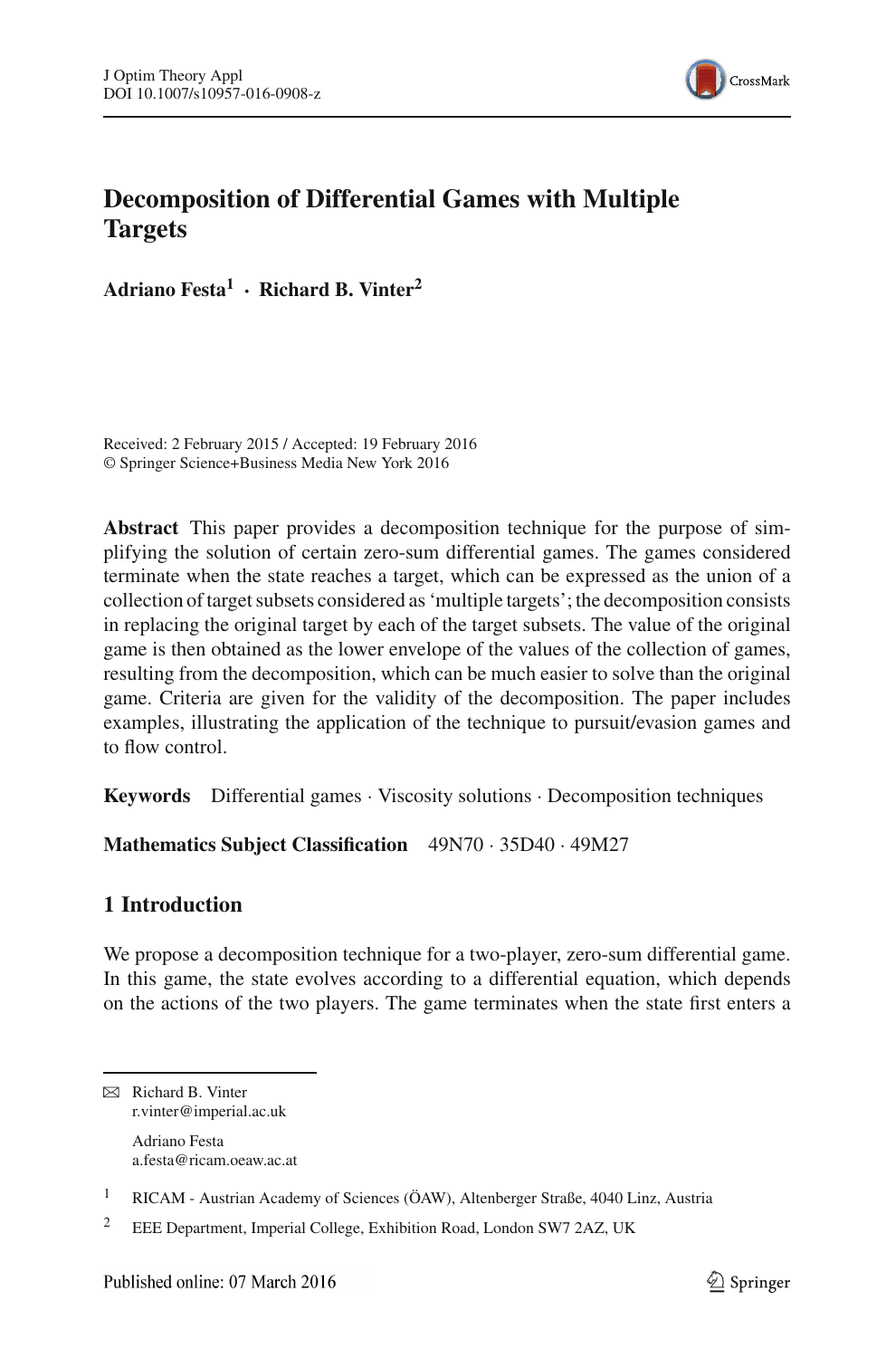region called the target set. The pay-off, which involves a discounted running cost that depends on the state and controls up to the 'exit time', can then be evaluated. The goals of the players are to maximize and minimize the pay-off, respectively. In some cases of interest, of which we give examples, the technique leads to a significant simplification of the solution. As usual, the value function is the value of the game, regarded as a function of the initial time and state. In this paper, attention focuses on situations in which the target can be represented as the union of a finite number of closed subset: here, the two players have a choice, over which target subset to exit into. The strategy behind the decomposition is to study separately the problem relative to every subset of the target and recover the value function of the original problem as the lower envelope of those subproblems.

The idea of patching together solutions to Hamilton-Jacobi-Isaccs (HJI) equations on subdomains to construct a solution to the HJI equation on the full the domain satisfying the relevant boundary conditions is implicit in earlier work, examples of which appear in  $[1]$  $[1]$ , and is implicit in numerical methods such as those described in  $[2]$  $[2]$ . This paper proposes a systematic approach ('decomposition of the upper value function via the lower envelope operation') for patching together different solutions, in certain cases when the target is expressed as the union of target subsets. We mention also that the results of this paper provide the theoretical basis for the numerical technique of [\[3](#page-26-2)].

Overcoming the 'curse of dimensionality' is a major challenge in the solution of differential games with a high state dimension. This paper provides one approach. However, we emphasize that 'decomposition via target subsets' depends on the game having a rather special structure. It is justified by the interesting special cases to which it applies (several of which we analyse here). It should not be regarded as a universal approach. Indeed, the assumption that the value function is continuous excludes many classical games such as the homicidal chauffeur problem, characterized by a free boundary between the set of initial states from which the target can be reached, and its complement on which the value is infinite. The term 'decomposition' used in this paper is interpreted specifically as 'decomposition via target subsets'. 'Decomposition' is used in different senses in the differential games literature and optimal control, broadly to describe procedures involving the solution of HJI equations on subdomains. See, for example, [\[2,](#page-26-1)[4\]](#page-26-3). Some results of this paper were announced, without proof, in [\[5](#page-26-4)].

Computational methods for differential games are a rather large theme of research. We refer, for details of the simulations shown in this paper, to [\[6\]](#page-26-5).

For the decomposition to be useful, the value functions associated with each of the target subsets must be simpler to calculate than the value function for the full target. After a theoretical presentation of the main elements behind the technique (Sects. [3](#page-3-0) and [4\)](#page-5-0), we provide examples from pursuit/evasion games (Sect. [5\)](#page-9-0) and also from flow control (Sect. [6\)](#page-19-0), to illustrate two mechanisms for simplification. Firstly, in the pursuit evasion games here considered, each of the decomposed games involves the interaction between just one pursuer and one evader and, for this reason, has a lower state dimension than the original game. Secondly, in the flow control example that follows, the simplification is that each of the decomposed problems reduces to an optimal control problem, which can be solved by analysis.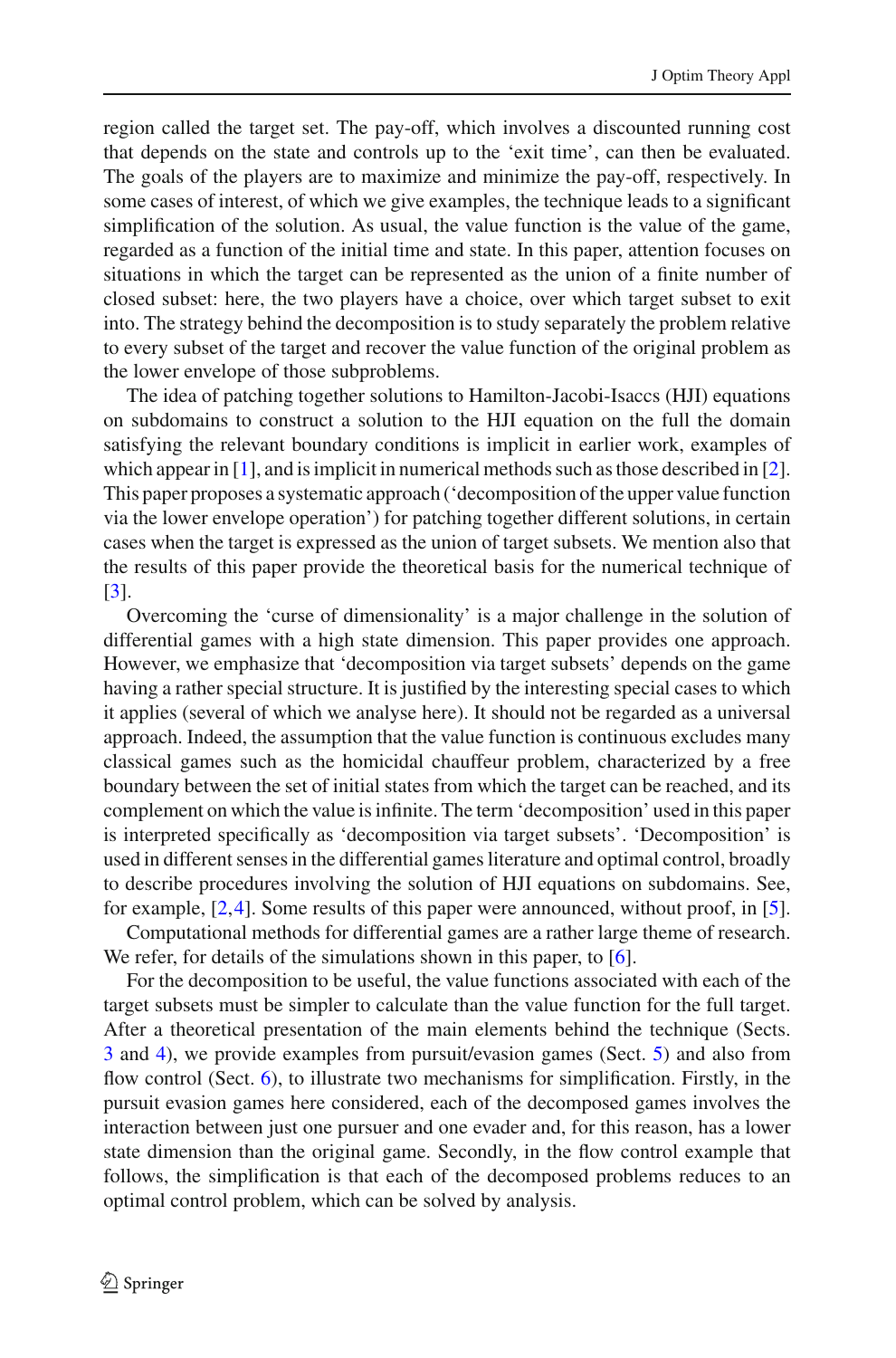# <span id="page-2-0"></span>**2 Preliminaries**

Throughout the paper, we consider the differential games involving two players (the *a*-player and the *b*-player) trying to minimize/maximize a pay-off when reaching a target set  $T$ . We shall denote by  $u(.)$  the value function of the problem. Given a collection  $\{T_j\}_{j=1,\dots,m}$  of subsets of *T* thus  $T = \bigcup_{j=1}^m T_j$ , we consider the family of *m* 'reduced' zero-sum differential games, which are obtained by replacing the target set by one particular subset  $T_i$ . Denote the value functions of the reduced games by  $u_i(.)$ ,  $j = 1, \ldots, m$ . Of special interest in this paper are cases in which the value functions  $u_j(.)$ ,  $j = 1, \ldots, m$ , for the target subsets are easier to calculate than the value function  $u(.)$  for the full target T, and when  $u(.)$  can be constructed as the lower envelope of the  $u_j(.)$ 's, i.e., for each  $x$ ,

$$
u(x)=\min\{u_j(x):j=1,\ldots,m\}.
$$

In these cases, the problem of determining the upper value function for the given target can be 'decomposed' into a collection of simpler problems of determining the value functions for the individual target subsets.

The motivation for seeking a decomposition of this nature is as follows. Optimal control problems are special cases of differential games, in which the control set for one player is a single point; there is then only one possible action for this player, which can therefore be effectively ignored. For optimal control problems, the decomposition is always valid, since replacing the target set by one particular  $\mathcal{T}_i$  amounts to a strengthening of the problem constraints and cannot therefore reduce the value. On the other hand, an optimal policy, for the given initial state  $x$ , must result in the state trajectory exiting into  $\mathcal{T}_{\bar{k}}$  for some  $\bar{k}$ . Then  $u(x) \geq u_{\bar{k}}(x) \geq \min_j u_j(x)$ , however. These inequalities validate the decomposition.

When the presence of the *a*-player is restored and we are dealing with a true differential game, decomposition is a much more complicated issue. There are nonetheless interesting cases when the decomposition, based on consideration of the target subsets, can still be achieved. The goal of this paper is to give criteria for decomposition and to illustrate their application.

We shall assume that the value functions involved are unique viscosity solutions of the HJI equation with appropriate boundary conditions. This means that checking the validity of the decomposition reduces to answering the question: when is the lower envelope of a family of viscosity solutions to a particular HJI equation also a viscosity solution? In Sect. [2,](#page-2-0) we give two criteria  $((E)$  and  $(C)$ ) under which the answer is affirmative.  $(E)$  is more general, but  $(C)$  is often easier to verify directly. (C) is satisfied, in particular, when  $F(x, u, \cdot)$  is convex. This is a well-known fact: the viscosity solution property is preserved under the operation of taking the lower envelopes, for convex Hamiltonians. Note that, for optimal control problems  $F(x, u, .)$  is always convex, so this fact is consistent with the earlier observation that, for optimal control problems, regarded as special cases of differential games, the decomposition is possible. However, (*C*) is weaker than 'full' convexity of *F*(*x*, *u*, .), because it requires us to check, for each  $x \in \mathbb{R}^n \setminus \mathcal{T}$ , the convexity inequality only w.r.t. gradient vectors of the minimizing  $u_j(.)$ 's at x. In the examples we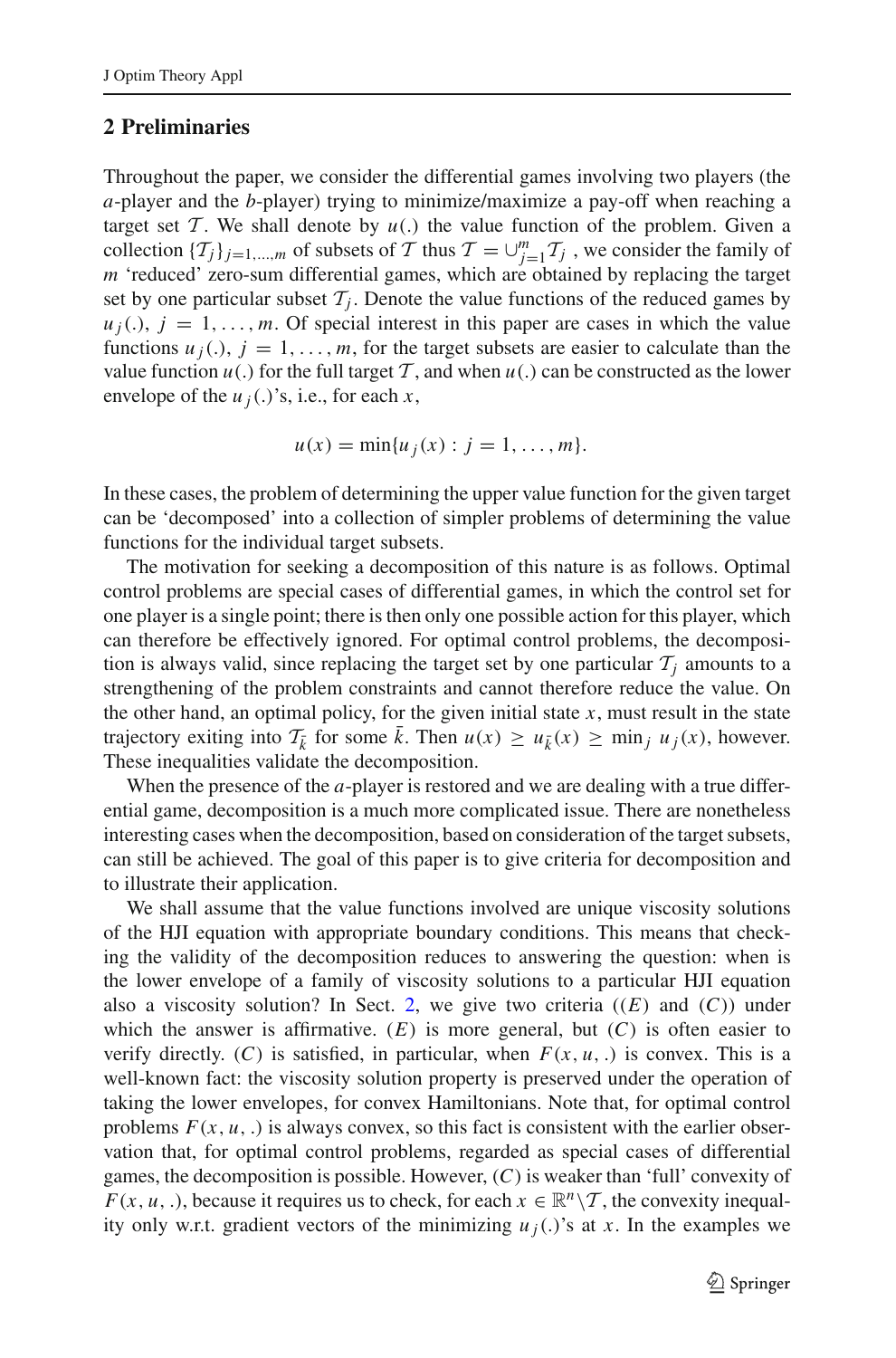consider, this (restricted sense) convexity condition is satisfied while full convexity fails.

### <span id="page-3-0"></span>**3 Problem Formulation**

The state trajectory associated with open-loop policies  $a(.)$  and  $b(.)$  ('open-loop policies' are defined below), for a specified initial state  $x_0$ , is given by the (absolutely continuous) solution of the differential equation

$$
\dot{x}(t) = f(x(t), a(t), b(t)),
$$
 a.e.,  $x(0) = x_0.$ 

Here,  $f(., ., .): \mathbb{R}^n \times \mathbb{R}^{m_a} \times \mathbb{R}^{m_b} \to \mathbb{R}^n$  is a given function. Open-loop policies  $a(.)$ and *b*(.) of the two players take values in specified sets  $A \subset \mathbb{R}^{m_a}$  and  $B \subset \mathbb{R}^{m_b}$ , respectively. We write the solution  $x(t; x_0, a(.), b(.)$ . It is assumed that hypotheses are imposed on the data, ensuring that a solution exists and it is unique. We also specify a closed set  $\mathcal{T} \subset \mathbb{R}^n$  called the 'target'. The first entry time  $\tau$  for  $x(t; x_0, a(.), b(.)$  $(into \mathcal{T})$  is

$$
\tau := \sup\{t : x(t'; x_0, a(.), b(.)) \notin \mathcal{T} \quad \text{for all } t' \in [0, t]\}.
$$

Let  $A$  and  $B$  be the spaces of open-loop policies for the  $a$ -player and  $b$ -player, respectively, namely

$$
\mathcal{A} := \{a(.) : [0, \infty[ \rightarrow \mathbb{R}^{m_a} : a(.) \text{ meas. and } a(t) \in A \text{ a.e. } \},
$$
  

$$
\mathcal{B} := \{b(.) : [0, \infty[ \rightarrow \mathbb{R}^{m_b} : b(.) \text{ meas. and } b(t) \in B \text{ a.e. } \}.
$$

For  $a(.) \in \mathcal{A}$  and  $b(.) \in \mathcal{B}$ , the pay-off is

$$
J(x_0, a(.), b(.)) = \int_0^{\tau} e^{-\lambda t} l(x(t; 0, x_0, a(.), b(.)), a(t), b(t)) dt,
$$

in which  $l(.,.,.) : \mathbb{R}^n \times \mathbb{R}^{m_a} \times \mathbb{R}^{m_b} \to \mathbb{R}$  (the pay-off integrand) is a given function and  $\lambda > 0$  (the discount factor) is a given number. Here,  $\tau$  is the first entry time for  $x(t; x_0, a(.), b(.)).$ 

Following Elliot–Kalton [\[7\]](#page-26-6), we interpret the 'closed-loop' policies for the *a*-player and *b*-player, respectively, as

$$
\Phi := \{ \phi : \mathcal{B} \to \mathcal{A} : \phi \text{ is non-anticipative} \},\
$$

$$
\Psi := \{ \psi : \mathcal{A} \to \mathcal{B} : \psi \text{ is non-anticipative} \}.
$$

Here,  $\phi(.)$  is non-anticipative' in the first relation means: 'for any  $t' \geq 0$ , and *b*<sub>1</sub>(.), *b*<sub>2</sub>(.) ∈ *B*,

$$
b_1(t) = b_2(t)
$$
 a.e.  $t \in [0, t'] \implies \phi(b_1(.))(t) = \phi(b_2(.))(t)$  for a.e.  $t \in [0, t']$ .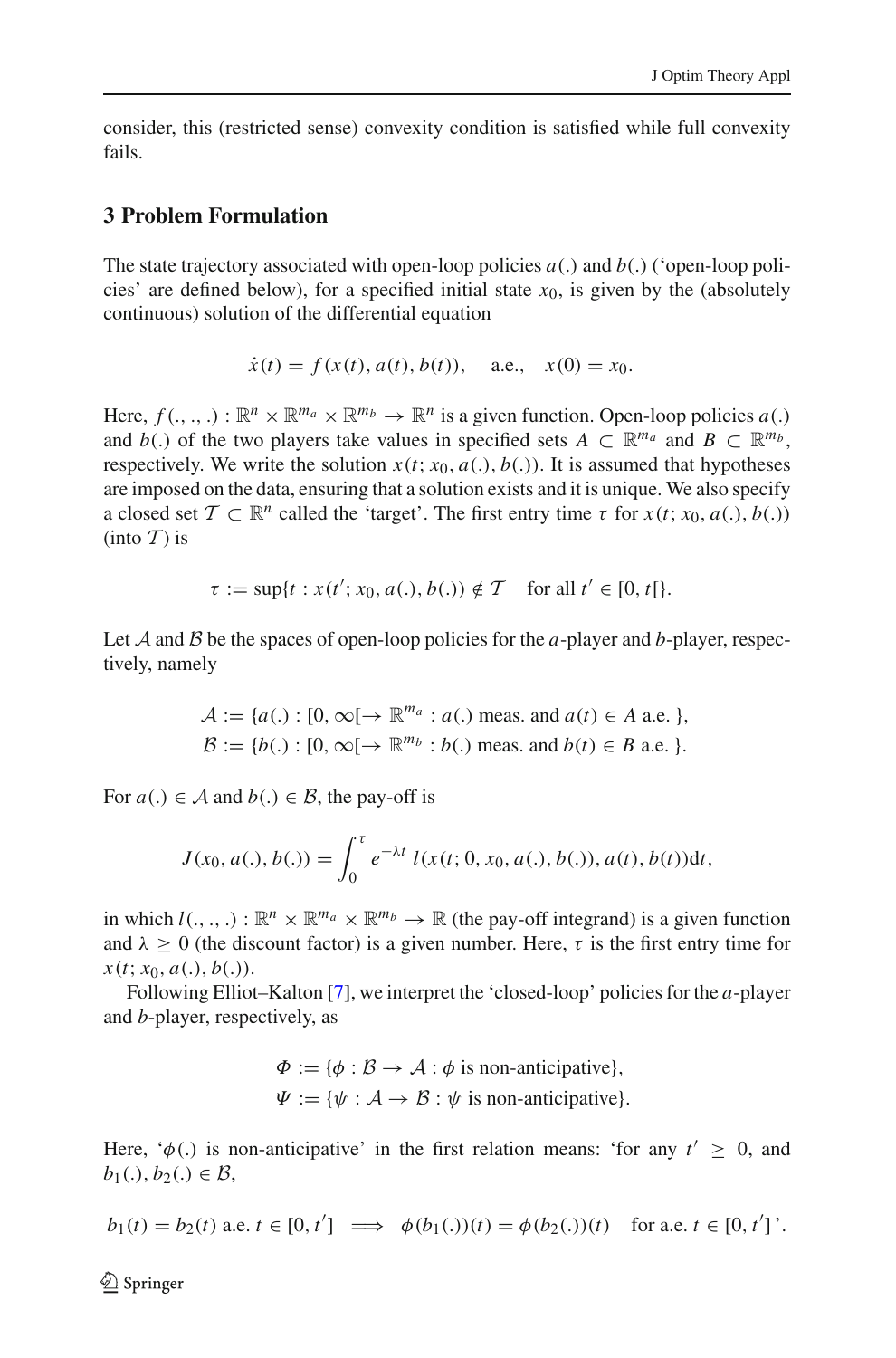$\psi(\cdot)$  is non-anticipative' in the second defining relation is analogously defined. Using these interpretations, we define the upper and lower values  $u^*(x)$  and  $u_*(x)$  of the game, for a given starting point  $x \in \mathbb{R}^n$ , to be

$$
u^*(x) = \sup_{\phi \in \Phi} \inf_{b \in \mathcal{B}} J(x(.; x, \phi(b(.)), b(.)),
$$
  

$$
u_*(x) = \inf_{\psi \in \Psi} \sup_{a \in \mathcal{A}} J(x(.; x, a(.), \psi(a(.))).
$$

If  $u^*(.) = u_*(.)$ , then we call this function the value function and write it  $u(.)$ . Define the real-valued function  $F(., ., .)$  with domain in  $\mathbb{R}^n \times \mathbb{R} \times \mathbb{R}^n$ 

$$
F(x, u, p) := \lambda u + \inf_{a \in A} \sup_{b \in B} \{-p \cdot f(x, a, b) - l(x, a, b)\},\
$$

There is an extensive literature providing precise conditions on the data, target, etc., which includes the Isaac's condition

<span id="page-4-0"></span>
$$
\inf_{a \in A} \sup_{b \in B} \{-p \cdot f(x, a, b) - l(x, a, b)\} = \sup_{b \in B} \inf_{a \in A} \{-p \cdot f(x, a, b) - l(x, a, b)\},\tag{1}
$$

under which the value function  $u(.)$  exists and can be characterized as the unique continuous viscosity solution of the HJI equation:

$$
F(x, u, Du) = 0 \quad \text{for } x \in \mathbb{R}^n \setminus T,
$$
  

$$
u(x) = 0 \quad \text{for } x \in T,
$$

in which  $Du(x)$  denotes 'gradient of  $u(.)$  at  $x$ ', and when maximizing closed-loop policies for the *a*-player can be obtained from knowledge of *u*(.). See [\[8](#page-26-7)[–10](#page-26-8)] for expository material on these topics, and [\[11\]](#page-26-9) for numerical aspects.

Now suppose that the target  $T$  can be represented as the union of a finite number of closed sets  $T_j$ ,  $j = 1, \ldots, m$ :

$$
\mathcal{T}=\cup_{j=1}^m \mathcal{T}_j.
$$

We define  $u_j(.)$ ,  $j = 1, \ldots, m$  to be the value function that results when the target *T* is replaced by the subset  $T_j$ , for  $j = 1, \ldots, m$ . We shall examine cases in which the value functions  $u_j(.)$ ,  $j = 1, \ldots, m$ , for the target subsets are easier to calculate than the value function  $u(.)$  for the full target  $T$ , and when  $u(.)$  can constructed as the lower envelope of the  $u_j(.)$ 's, thus:

$$
u(x) = \min\{u_j(x) : j = 1, ..., m\}.
$$
 (2)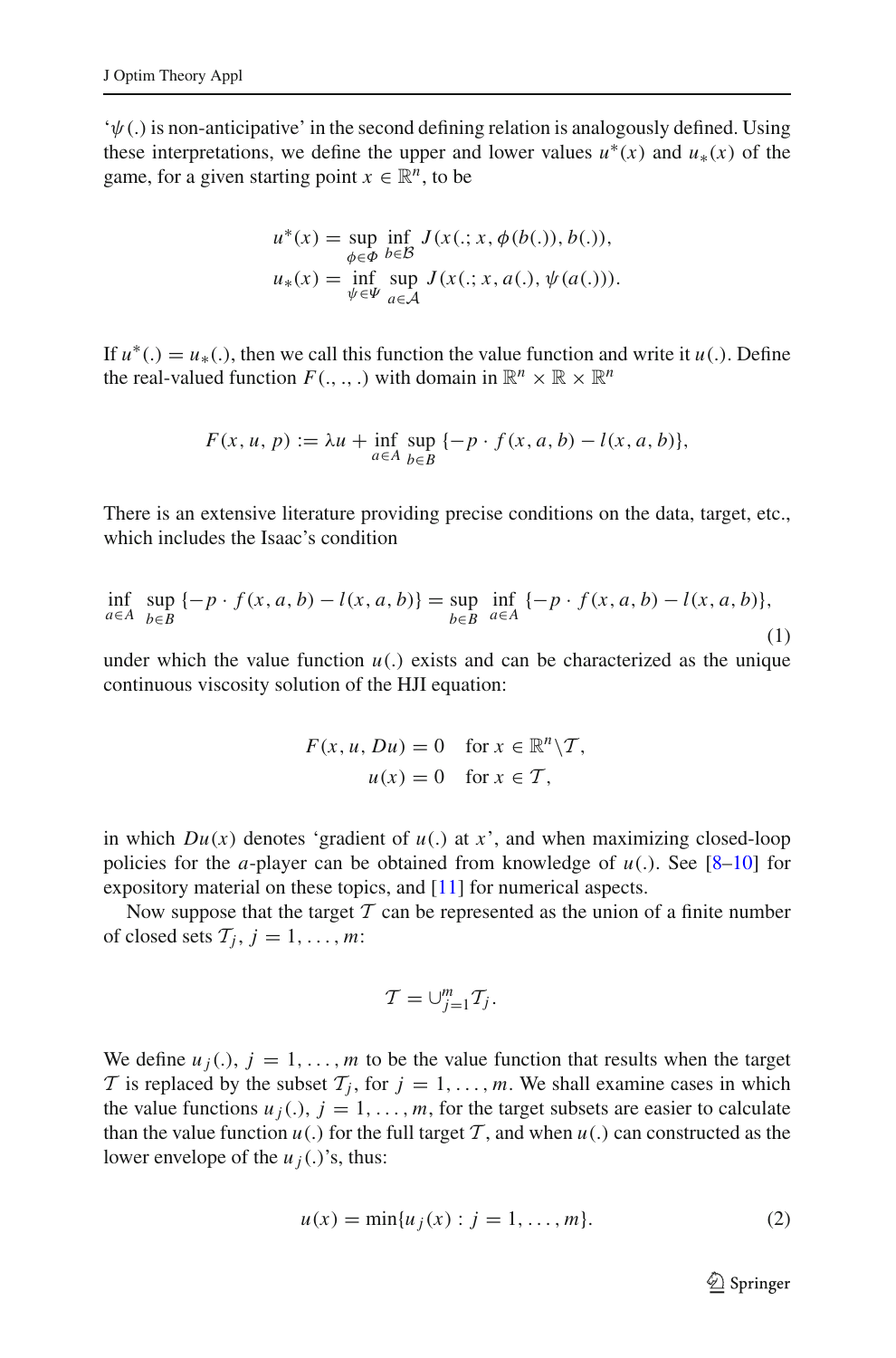## <span id="page-5-0"></span>**4 Properties of the Lower Envelope of a Family of Viscosity Solutions**

Take a function  $F(\ldots) : \mathbb{R}^n \times \mathbb{R} \times \mathbb{R}^n \to \mathbb{R}$  and consider the partial differential equation

$$
F(x, u(x), Du(x)) = 0.
$$
 (3)

<span id="page-5-1"></span>**Definition 4.1** Take an open subset  $\Omega \subset \mathbb{R}^n$  and a function  $u(.) : \Omega \to \mathbb{R}$ . Then,  $u(.)$  is a continuous viscosity subsolution of [\(3\)](#page-5-1) on  $\Omega$  iff it is continuous and, for each  $x \in \Omega$ .

$$
F(x, u(x), p) \le 0, \quad \forall p \in D^+u(x).
$$

 $u(.)$  is a continuous viscosity supersolution of [\(3\)](#page-5-1) on  $\Omega$  iff it is continuous and, for each  $x \in \Omega$ ,

$$
F(x, u(x), p) \ge 0, \quad \forall p \in D^{-}u(x).
$$

 $u(.)$  is a continuous viscosity solution of [\(3\)](#page-5-1) on  $\Omega$  iff it is both a continuous subsolution and supersolution of  $(3)$  on  $\Omega$ .

Here,  $D^+u(x)$  and  $D^-u(x)$  denote, respectively, the Fréchet superdifferential and subdifferential of the continuous function  $u(.)$ , defined on an open subset of  $\mathbb{R}^n$  containing the point *x*:

$$
D^+u(x) := \left\{ p \in \mathbb{R}^n : \limsup_{y \to x} \frac{u(y) - u(x) - p \cdot (y - x)}{|x - y|} \le 0 \right\},\
$$
  

$$
D^-u(x) := \left\{ p \in \mathbb{R}^n : \liminf_{y \to x} \frac{u(y) - u(x) - p \cdot (y - x)}{|x - y|} \ge 0 \right\}.
$$

(For the analysis of this paper, it is helpful to employ a definition of continuous viscosity solutions in terms of one-sided Fréchet differentials, which is equivalent to the standard definition in terms of gradients of smooth majorizing and minoring functions [\[12\]](#page-26-10).)

The following proposition gives conditions under which the lower envelope of a collection of continuous viscosity solutions of [\(3\)](#page-5-1) is also a continuous viscosity solution, expressed in terms of the limiting superdifferential  $\partial^L(x)$  of the continuous function *u*(.) at *x*:

$$
\partial^L u(x) := \{ p : \exists \text{ sequences } p_i \to p \text{ and } x_i \to x \text{ s.t. } p_i \in D^+ u(x_i) \text{ for each } i \}.
$$

<span id="page-5-2"></span>**Proposition 4.1** *Take a collection of closed sets*  $\mathcal{T}_j \subset \mathbb{R}^n$ ,  $j = 1, \ldots, m$ *. For each j, let*  $u_i(.)$  *be a scalar-valued function with domain*  $\mathbb{R}^n \setminus \mathcal{T}_i$ *. Define* 

$$
I(x) := \{ j \in \{1, \ldots, m\} : u_j(x) = \min_{j'} u_{j'}(x) \} \text{ for each } x \in \mathbb{R}^n \setminus \bigcup_{j=1}^m \mathcal{T}_j
$$

*and*  $\Sigma = \{x \in \mathbb{R}^n \setminus \bigcup_{j=1}^m T_j : \text{Cardinality}\{I(x)\} > 1\}.$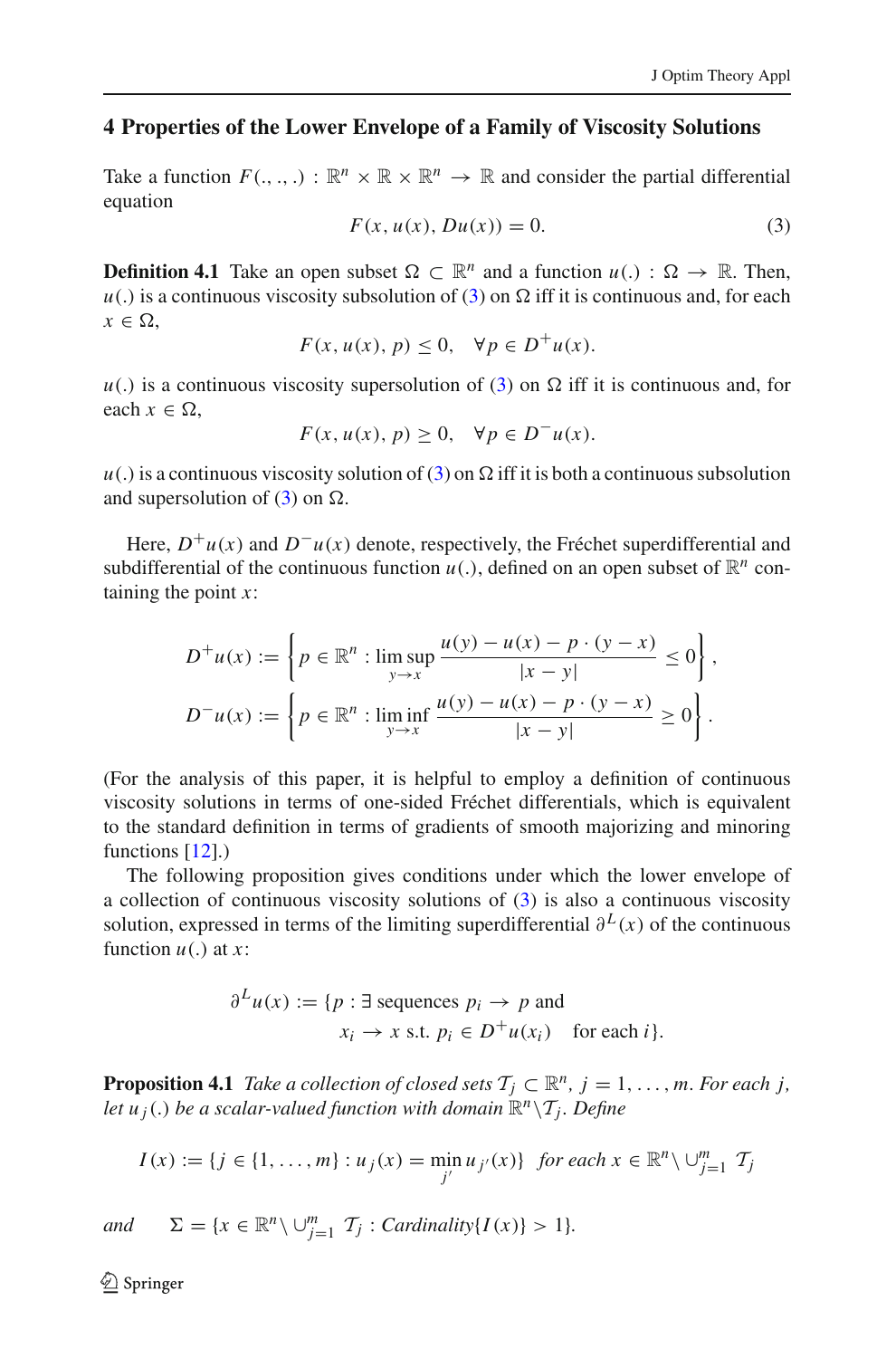*Take*  $\bar{u}(.) : \mathbb{R}^n \setminus \bigcup_{j=1}^m T_j \to \mathbb{R}$  to be the lower envelope

$$
\bar{u}(x) = \min_{j} \{u_j(x)\}.
$$

*Consider the following hypotheses:*

*(E) for any*  $x \in \Sigma$ , *any set of vectors*  $\{p_j : j \in I(x)\}$  *such that*  $p_j \in \partial^L u_j(x)$  *for each*  $i \in I(x)$ *, and any convex combination*  $\{\lambda_i : j \in I(x)\}$ *,* 

$$
F\left(x,\bar{u}(x),\sum_{j\in I(x)}\lambda_j p_j\right)\leq 0.
$$

*(C) for any*  $x \in \Sigma$ , *any set of vectors*  $\{p_j : j \in I(x)\}$  *such that*  $p_j \in \partial^L u_j(x)$  *for each*  $j \in I(x)$ *, and any convex combination*  $\{\lambda_j : j \in I(x)\}$ *,* 

$$
F\left(x,\bar{u}(x),\sum_{j\in I(x)}\lambda_j p_j\right)\leq \sum_{j\in I(x)}\lambda_j F(x,\bar{u}(x),p_j).
$$

*We have:*

- *(a) Suppose that, for each j, u<sub>j</sub>(.) is a continuous viscosity supersolution of* [\(3\)](#page-5-1) *on*  $\mathbb{R}^n\setminus\mathcal{T}_j$ *. Then,*  $\bar{u}(.)$  *is a continuous viscosity supersolution of* [\(3\)](#page-5-1) *on*  $\mathbb{R}^n\setminus\bigcup_{j=1}^m\mathcal{T}_j$ *.*
- *(b) Suppose that, for each j, u <sup>j</sup>*(.) *is a continuous viscosity subsolution of* [\(3\)](#page-5-1) *on*  $\mathbb{R}^n \setminus \mathcal{T}_j$ *. Suppose also that*  $F(.,.,.)$  *is continuous and, for each*  $x \in \Sigma$  *and*  $j \in$  $I(x)$ ,  $u_i(.)$  *is Lipschitz continuous on a neighbourhood of x. We have:* 
	- *(i)*  $(E) \implies \bar{u}(.)$  *is a continuous viscosity subsolution of* [\(3\)](#page-5-1) *on*  $\mathbb{R}^n \setminus \bigcup_{j=1}^m \mathcal{T}_j$ *.*
	- *(ii)* If, additionally, we assume that for each  $x \in \Sigma$  and  $j \in I(x)$ ,  $u_j(.)$  is  $C^1$  on a *neighbourhood of x, then*  $\bar{u}$ . *is a continuous viscosity subsolution of* [\(3\)](#page-5-1) *on*  $\mathbb{R}^n \setminus \cup_{j=1}^m T_j \implies (E).$

$$
(iii) (C) \implies (E).
$$

*Remark 4.1* We observe the following.

- (1) The proof of the proposition is based on well-known estimates for one-sided differentials to lower envelope functions, in terms of the one-sided differentials to the constituent functions (the 'Max Rule'). Such estimates are studied in depth in [\[13](#page-26-11)].
- (2) The proposition treats separately (in parts (a) and (b)) the preservation of the supersolution and subsolution properties of viscosity solutions under the operation of taking the lower envelope, because much weaker hypotheses need be imposed in connection with supersolutions.
- (3) Assertions b(i) and b(iii) provide two sufficient conditions for the lower envelope of a family of continuous viscosity subsolutions also to be a continuous viscosity subsolution when  $F($ , ., ., .) is continuous, and the  $u_j$ 's are Lipschitz continuous near  $\Sigma$ , namely  $(E)$  and  $(C)$ .  $(C)$  is a more restrictive hypothesis, but it is useful because, as illustrated in the following examples, it can be easier to verify directly.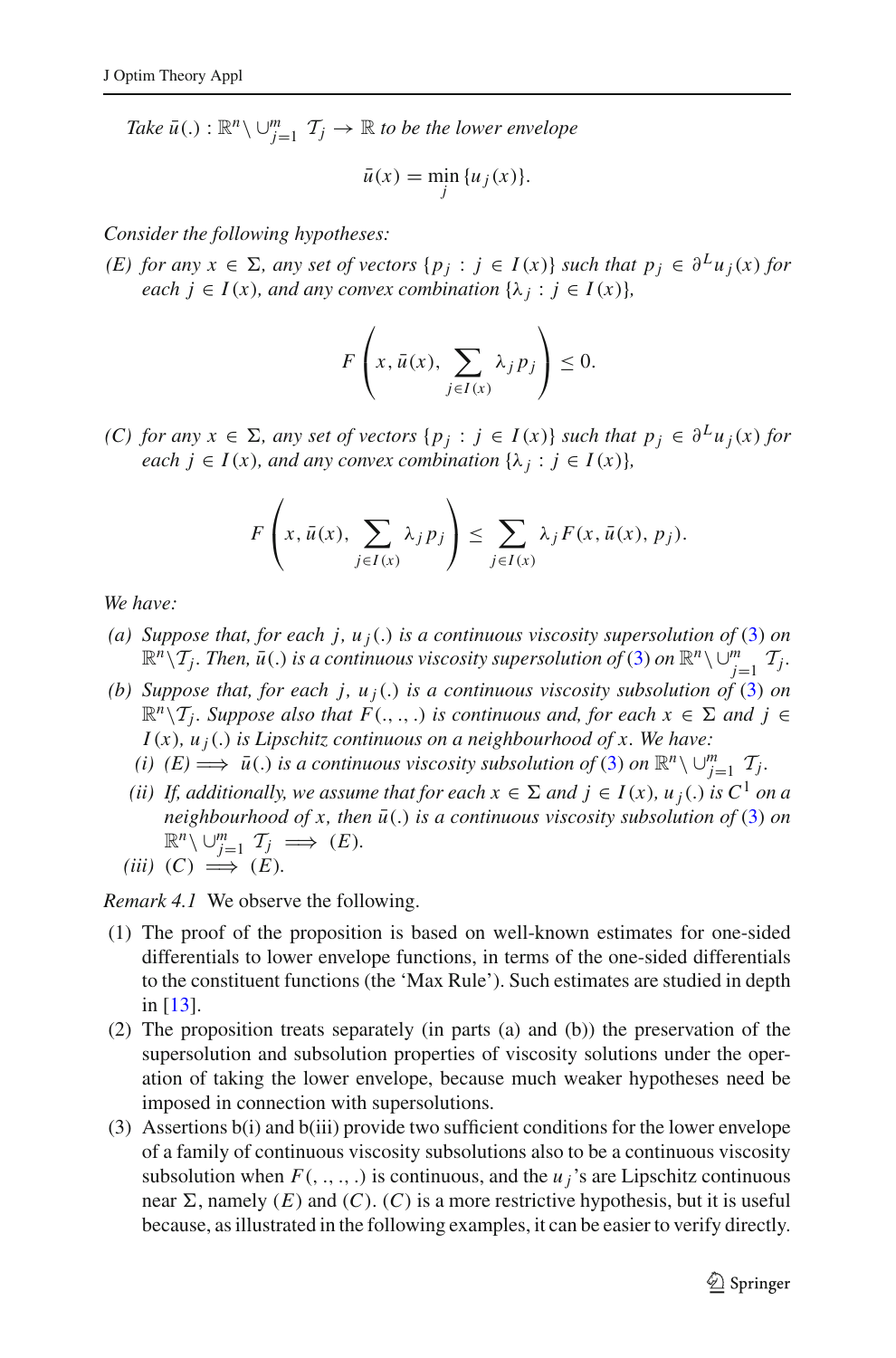- (4) Assertion b(ii) suggests that the sufficient condition in b(i) is close to optimal since, when the  $u_j(.)$ 's are  $C^1$  near  $\Sigma$ , condition (E) is actually necessary for the lower envelope to be a continuous viscosity subsolution of [\(3\)](#page-5-1). This necessary condition will be used to reject a candidate for the upper value function in an example below.
- (5) The proposition is an analytical tool for decomposing a differential game (associated with the value function  $\bar{u}$ .) into a collection of simpler problems. The critical hypothesis in this proposition is  $(E)$  (or  $(C)$ ).  $(C)$  is automatically satisfied when  $F(x, u, \cdot)$  is convex. This special case of the proposition is well known [\[12\]](#page-26-10). However, (*C*) imposes a convexity-type condition on *F*(*x*, *u*, .), *only with respect to selected vectors in its domain*. In some cases, examples of which given below, the restricted sense convexity hypothesis is satisfied, but the full convexity hypothesis is violated.

*Proof of Proposition* [4.1](#page-5-2) (a): Suppose that  $u_j(.)$  is a continuous viscosity superso-lution of [\(3\)](#page-5-1) on  $\mathbb{R}^n \setminus \mathcal{T}_j$  for each *j*. Take any  $x \in \mathbb{R}^n \setminus \cup_{j=1}^m \mathcal{T}_j$  and  $p \in D^- \bar{u}(x)$ . Then,

$$
\bar{u}(x') - \bar{u}(x) \ge p \cdot (x' - x) - o(|x' - x|),
$$

for all  $x' \in \mathbb{R}^n \setminus (\cup_{j=1}^m \mathcal{I}_j)$ , lying in some neighbourhood of *x*. (Here, *o*(.) :  $\mathbb{R}^+ \to \mathbb{R}^+$ is some function such that  $\lim_{s\downarrow 0} o(s)/s \to 0$ .) Choose any  $j \in I(x)$ . We know that  $u_j(x) = \bar{u}(x)$  and  $u_j(x') \ge \bar{u}(x')$ . It follows that, for all  $x' \in \mathbb{R}^n \setminus (\cup_{j=1}^m \mathcal{T}_j)$ ,

$$
u_j(x') - u_j(x) \ge p \cdot (x' - x) - o(|x' - x|).
$$

Then  $p \in D^-u_i(x)$  and, since  $u_i(.)$  is a continuous viscosity supersolution, we have  $F(x, u_i(x), p) \ge 0$ . It follows that  $F(x, \bar{u}(x), p) \ge 0$ . Since  $\bar{u}$ . is continuous, we have established that  $\bar{u}$ . is a continuous viscosity supersolution of [\(3\)](#page-5-1) on  $\mathbb{R}^n\setminus(\cup_{j=1}^m \mathcal{T}_j).$ 

(b)(i): Suppose that  $u_j(.)$  is a continuous viscosity subsolution of [\(3\)](#page-5-1) on  $\mathbb{R}^n \setminus \mathcal{T}_j$  for each *j*. Take any  $x \in \mathbb{R}^n \setminus (\bigcup_{j=1}^m \mathcal{T}_j)$  and  $p \in D^+ \bar{u}(x)$ . We must show that

$$
F(x, \bar{u}(x), p) \le 0. \tag{4}
$$

<span id="page-7-0"></span>Suppose first that  $x \notin \Sigma$ , i.e.,  $I(x)$  contains a single index value *j*. Then, since the  $u_i(.)$ 's are continuous,  $\bar{u}(x') = u_j(x')$  for all  $x'$  in some neighbourhood of  $x$ . It follows that  $p \in D^+u_j$  and so  $F(x, u_j(x), p)(= F(x, \bar{u}(x), p)) \leq 0$ . We have confirmed [\(4\)](#page-7-0) in this case.

It may be assumed then that  $x \in \Sigma$ . Now,  $u_j(.)$  is Lipschitz continuous on a neighbourhood of *x* for each  $j \in I(x)$ . Since  $p \in D^{\dagger} \bar{u}(x)$ , it is certainly the case that  $p \in \partial^L \bar{u}(x)$ . Using the fact that  $\bar{u}(x')$  coincides with  $\min\{u_j(x') : j \in I(x')\}$  for  $x'$  in some neighbourhood of *x*, we deduce from the Max Rule for limiting subdifferentials of Lipschitz continuous functions (see, e.g., [\[14](#page-26-12), Thm. 5.5.2]) applied to  $-\bar{u}$ .) the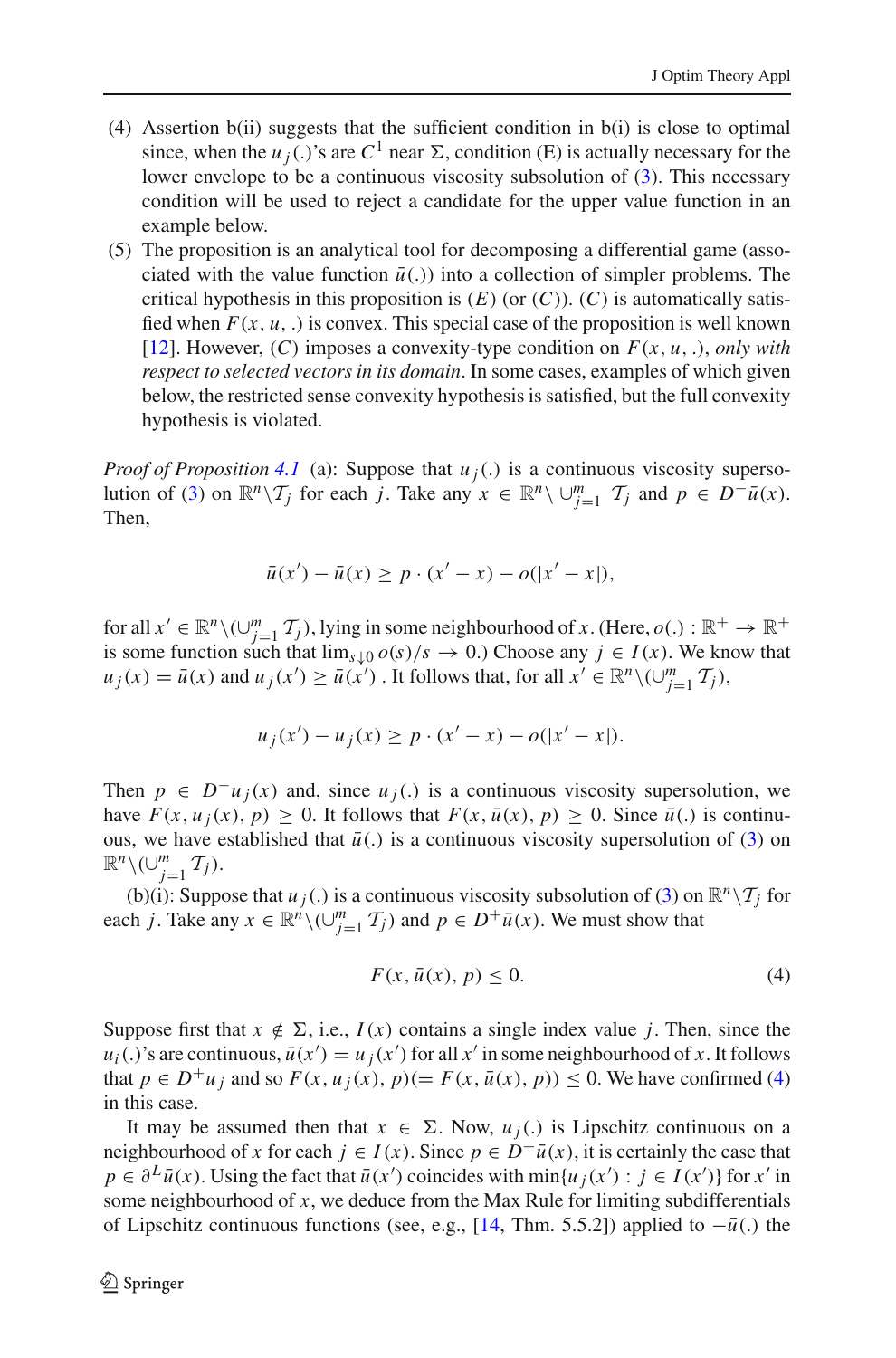following representation for *p*:

$$
p=\sum_{j\in I(x)}\lambda_j p_j,
$$

for some convex combination  $\{\lambda_j : j \in I(x)\}$  and vectors  $p_j \in \partial^L u_j(x)$ ,  $j \in I(x)$ . Then, by hypothesis (E),

$$
F(x, \bar{u}(x), p) = F(x, \bar{u}(x), \sum_{j \in I(x)} \lambda_j p_j) \le 0.
$$

We have confirmed  $(4)$  and so  $(b)(i)$  is true.

(b)(ii): Take any  $x \in \Sigma$ . Suppose that the *u<sub>j</sub>*'s are continuously differentiable on a neighbourhood of x and that  $\bar{u}$ . is a viscosity solution. Take any convex combination  $\{\lambda_i\}$  on *I*(*x*). Then, for all *x'* in some neighbourhood of *x*,

$$
\bar{u}(x') - \bar{u}(x) \le \sum_{i \in I(x)} \lambda_i (u_i(x') - u_i(x)) \le \sum_{i \in I(x)} \lambda_i D u_i(x) \cdot (x' - x) + o(|x' - x|).
$$

This last inequality tells us that  $\sum_{i \in I(x)} \lambda_i D u_i(x)$  is a member of the Frechet superdifferential of  $\bar{u}$ .) at *x*. Then, since  $\bar{u}$ .) is a viscosity subsolution,

$$
F(x, \bar{u}(x), \sum_{j \in I(x)} \lambda_j p_j) \le 0.
$$

We have confirmed that (*E*) is true.

(b)(iii): Take any convex combination  $\{\lambda_i\}$  on  $I(x)$  and for  $j \in I(x)$  vectors  $p_i \in \partial^L u_i(x)$ . It follows from the definition of the limiting superdifferential that, for each *j*, there exist sequences  $x_j^i \to x$  and  $p_j^i \to p_j$  such that we have  $p_j^i \in D^+u_i(x_j^i)$ for  $i = 1, 2, \ldots$  Then, for each  $j \in I(x)$ ,

$$
F(x_j^i, u_j(x_j^i), p_j^i) \le 0, \ i = 1, 2, \dots,
$$

since the  $u_j(.)$ 's are viscosity subsolutions. It follows that

$$
\sum_{j \in I(x)} \lambda_j F(x_j^i, u^j(x_j^i), p_j^i) \le 0, \ i = 1, 2, \dots
$$

Noting the continuity of  $F(., , . , )$  and also the  $u_j(.)$ 's, we may pass to the limit as  $i \rightarrow \infty$  to obtain

$$
\sum_{j \in I(x)} \lambda_j F(x, u_j(x), p_j) \le 0.
$$

 $\mathcal{D}$  Springer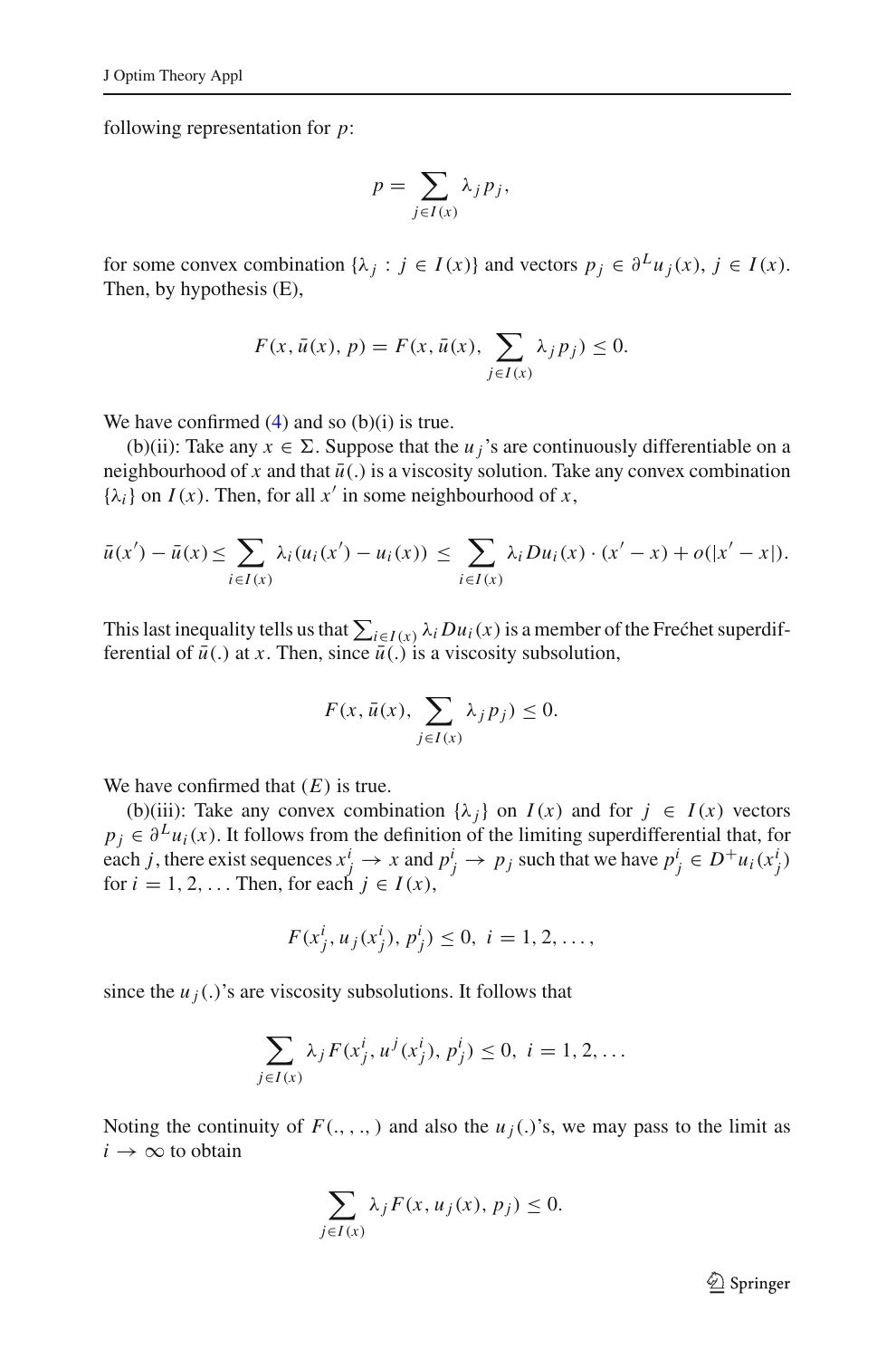Assume (*C*). Then,

$$
F(x, \bar{u}(x), \sum_{j \in I(x)} \lambda_j p_j) \le \sum_{j \in I(x)} \lambda_j F(x, u_j, p_j) \le 0,
$$

which is  $(E)$ .

#### <span id="page-9-0"></span>**5 Pursuit Evasion Games**

Pursuer/evader games are examples of the game posed in the Introduction. There is an extensive literature on such games, going back to Rufus Isaacs' work in the 1960s, and his monograph [\[1\]](#page-26-0) contains many examples. Expository material is to be found in [\[10](#page-26-8)[,15](#page-26-13)].We note also [\[16](#page-26-14),[17](#page-26-15),[17](#page-26-15)[–20\]](#page-27-0). However, none of these references systematically address decompositions of the game, each element of which is generated by a target subset. Pursuer/evader games is an application area for the methods proposed in this paper; they provide exemplar problems, both where decomposition is possible, and where it is not.

We consider zero-sum differential games which terminate when one of the pursuers is sufficiently close to one of the evaders, where 'closeness' is understood in the sense of a specified target. The pay-off is the time until the target is attained. We analyse a number of examples, involving different numbers of pursuers and evaders, and different targets.

The *a*-player is the collection of  $m_1$  evaders, labelled  $1, \ldots, m_1$ , and the *b*-player the collection of  $m_2$  pursuers, labelled  $m_1 + 1, \ldots, m_1 + m_2$ . The states of individual pursuers and evaders  $x_1, \ldots, x_{m_1}$  and  $x_{m+1}, \ldots, x_{m_1+m_2}$  are governed by the equations

$$
\frac{dx_1}{dt} = f_1(x_1, a_1), \dots, \frac{dx_{m_1}}{dt} = f_{m_1}(x_{m_1}, a_{m_1}), \n\frac{dx_{m_1+1}}{dt} = f_{m_1+1}(x_{m_1+1}, b_1), \dots, \frac{dx_{m_1+m_2}}{dt} = f_{m_1+m_2}(x_{m_1+m_2}, b_{m_2}).
$$

The variables  $a_1, \ldots, a_{m_1}$  and  $b_1, \ldots, b_{m_2}$  are interpreted as controls for the evaders and the pursuers, respectively, which are subject to the constraints

$$
a_i \in A_i, i = 1, ..., m_1, \text{ and } b_i \in B_i, i = 1, ..., m_2.
$$

Here,  $f_i(.,.) : \mathbb{R}^{n_i} \times \mathbb{R}^{r_i} \rightarrow \mathbb{R}^n$ ,  $i = 1, \ldots, m_1 + m_2$  are given functions, and  $A_i \subset \mathbb{R}^{r_i}, 1, \ldots, m_1$  and  $B_i \subset \mathbb{R}^{r_{i+m_1}}$ , for  $i = 1, \ldots, m_2$ , are given subsets.

We regard  $a_1, \ldots, a_{m_1}$  and  $b_1, \ldots, b_{m_2}$  as block components of a single evader control and pursuer control, respectively.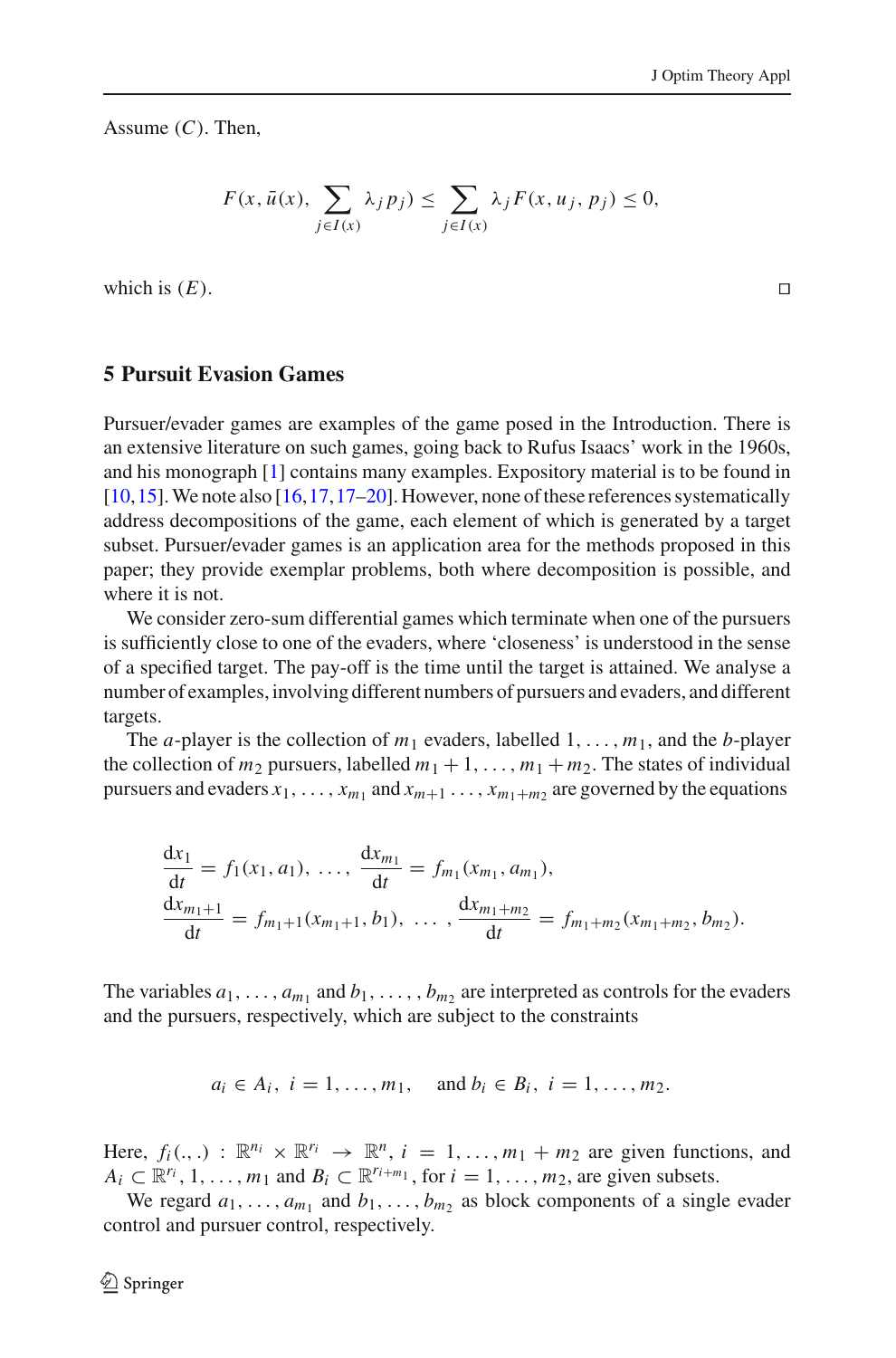Take the state to be  $x = \text{col}\{x_1, \ldots, x_{m_1+m_2}\}.$  The open-loop policy spaces for evader and pursuer are

$$
\mathcal{A} := \{\text{meas. mappings } a_i : [0, \infty[ \to \mathbb{R}^{r_i}, i = 1, ..., m_1 :
$$
  
\n
$$
a_i(t) \in A_i \text{ a.e. for each } i\},\
$$
  
\n
$$
\mathcal{B} := \{\text{meas. mappings } b_i : [0, \infty[ \to \mathbb{R}^{r_{i+m_1}}, i = 1, ..., m_2 :
$$
  
\n
$$
b_i(t) \in B_i \text{ a.e. for each } i\}.
$$

Write  $\Phi$  for the space of non-anticipative mappings  $\phi : \mathcal{B} \to \mathcal{A}$ . The target set  $\mathcal{T}$  is a given subset of  $R^n$ , where  $n := n_1 + \ldots, n_{m_1 + m_2}$ .

The game fits the formulation of Section 1, with  $\lambda = 0$  and  $l(.,.,.) = 1$ , and is summarized as:

$$
(P')\begin{cases}\n\maximize \minimize \int_0^{\tau} 1 dt \\
\hat{x}_1(t) = f_1(x_1(t), a_1(t)) \\
\vdots \\
\hat{x}_{m_1+m_2}(t) = f_{m_1+m_2}(x_{m_1+m_2}(t), b_{m_2}(t)), \text{ a.e.} \\
(a_1(t), \dots, a_{m_1}(t), b_1(t), \dots, b_{m_2}(t)) \in A_1 \times \dots \times A_{m_1} \times B_1 \times \dots \times B_{m_2}, \text{ a.e.} \\
\text{in which } (a_1(\cdot), \dots, a_{m_1}(\cdot)) = \phi(b_1(\cdot), \dots, b_{m_2}(\cdot)) \\
\text{and } \tau \text{ is first entry time into } \mathcal{T} \\
(x_1(0), \dots, x_{m_1+m_2}(0)) = (\bar{x}_1, \dots, \bar{x}_{m_1+m_2})\n\end{cases}
$$

for some given  $(\bar{x}_1, \ldots, \bar{x}_{m_1+m_2}) \in \mathbb{R}^{n_1} \times \ldots \times \mathbb{R}^{n_{(m_1+m_2)}}$ . Here,  $\mathcal T$  is a given closed subset of  $\mathbb{R}^n \times \ldots \times \mathbb{R}^n$ . The HJI equation is

$$
F(x_1, \ldots, x_{m_1+m_2}, D_{x_1}u, \ldots, D_{x_{m_1+m_2}}u) = 0,
$$
\n(5)

<span id="page-10-0"></span>in which

$$
F(x_1, ..., x_{m_1+m_2}, p_1, ..., p_{m_1+m_2}) = -\sum_{i=1}^{m_1} H^i(x_i, p_i) + \sum_{i=m_1+1}^{m_1+m_2} H^i(x_i, -p_i) - 1.
$$
  
Here,  $H^i(x_i, p_i) := \begin{cases} \sup_{a_i \in A_i} p_i \cdot f(x_i, a_i) & \text{for } i = 1, ..., m_1 \\ \sup_{b_i - m_1 \in B_{i-m_1}} p_i \cdot f(x_i, b_{i-m_1}) & \text{for } i = m_1 + 1, ..., m_1 + m_2. \end{cases}$ 

We observe that the Isaacs' condition [\(1\)](#page-4-0) is satisfied by this class of games.

#### **5.1 A Single-Pursuer/Multiple Evaders Game**

Consider first a case of the pursuit/evasion game, written  $(P<sup>1</sup>)$ , in which we have  $m_1(=: m) > 1, m_2 = 1$  and  $n = 1$  (a single-pursuer/multiple evaders game in 1D space). The states of the *m* evaders, labelled 1,..., *m* and of the one pursuer, labelled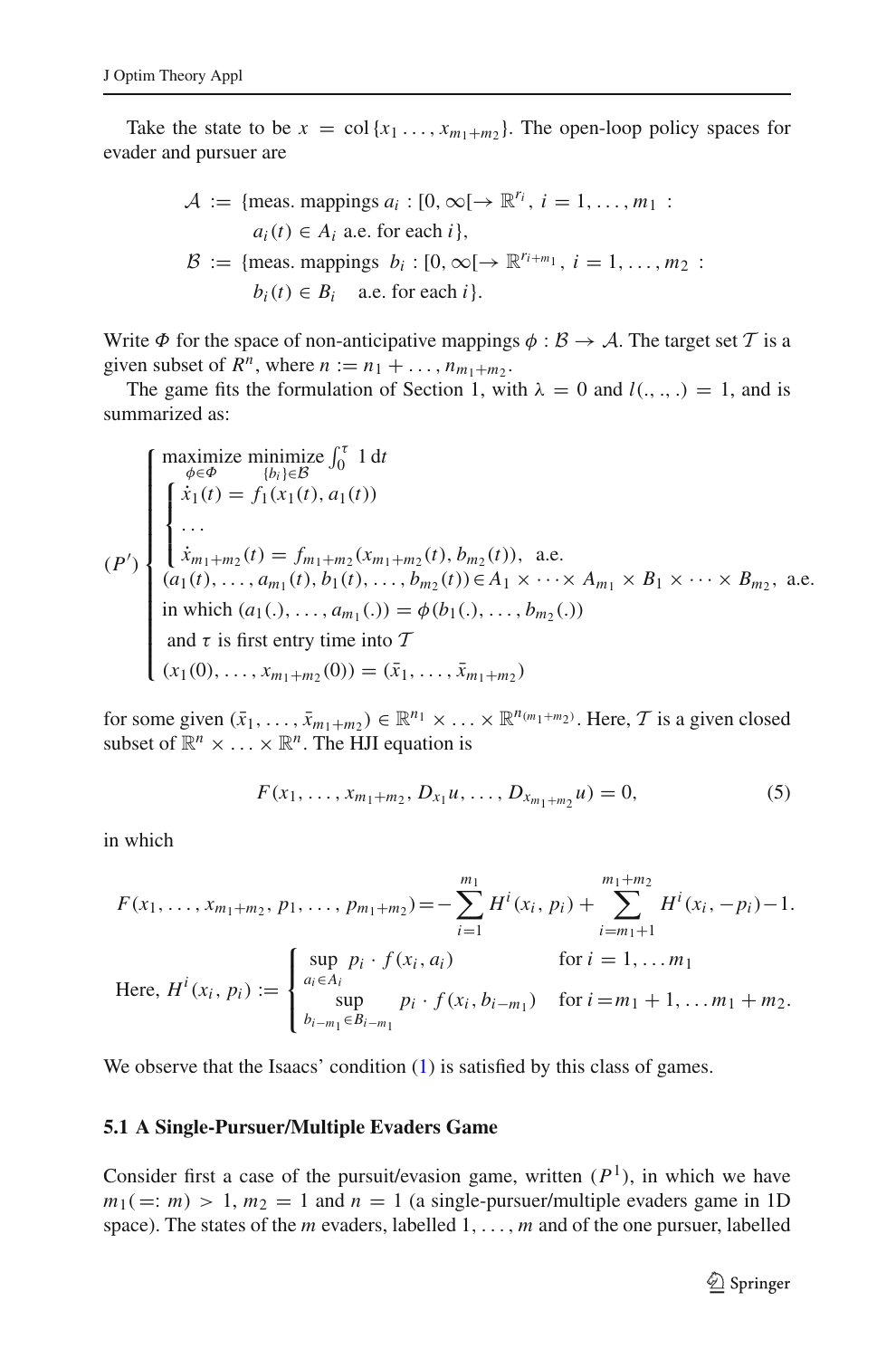$m+1$ , are interpreted as the positions of the evaders and pursuer. The game terminates when the pursuer is first at a distance *r* from one of the evaders, where  $r \geq 0$  is a given constant. Accordingly, we take

$$
\mathcal{T}=\mathcal{T}_1\cup\cdots\cup\mathcal{T}_m,
$$

in which, for  $i = 1, \ldots, m$ ,  $\mathcal{T}_i := \{(x_1, \ldots, x_{m+1}) : |x_{m+1} - x_i| \leq r\}.$ 

<span id="page-11-0"></span>The HJI equation is

$$
F^{1}(x_{1},...,x_{m+1}, D_{x_{1}}u, ..., D_{x_{m+1}}u) = 0,
$$
\n(6)

in which

$$
F^{1}(x_{1},...,x_{m+1}, p_{1},..., p_{m+1}) = -\sum_{i=1}^{m} H^{i}(x_{i}, p_{i}) + H^{m+1}(x_{m+1}, -p_{m+1}) - 1,
$$

where

$$
H^{i}(x_{i}, p_{i}) := \sup_{a_{i} \in A_{i}} p_{i} \cdot f(x_{i}, a_{i}), \quad i = 1, ..., m,
$$
  

$$
H^{m+1}(x_{m+1}, -p_{m+1}) := \sup_{b_{1} \in B_{1}} (-p_{m+1}) \cdot f(x_{m+1}, b_{1}).
$$

Now take  $(P_i^1)$  to be the modification of  $(P^1)$ , when  $T_i$  replaces  $T, i = 1, \ldots, m$ . Let us assume that, for each *i*, the value function  $u_i(.)$  for  $(P_i^1)$  is a continuous viscosity solution of  $(5)$ . The following proposition tells us that we can construct a viscosity solution to  $(6)$  from the  $u_i(.)'$ 's, by taking the pointwise infimum.

<span id="page-11-1"></span>**Proposition 5.1** *Let*  $u_i(.)$  *be the value function for*  $(P_i^1)$ *, for*  $i = 1, \ldots m$ *. Assume* 

- *(a) For i* = 1, ... *m*,  $u_i(.)$  *is a continuous viscosity solution of [\(5\)](#page-10-0) on*  $\mathbb{R}^{m+1}\setminus\mathcal{T}_i$ .
- *(b)* For any *i*, *j* ∈ {1, ..., *m*}*, i*  $\neq$  *j*, and  $(x_1, ..., x_{m+1})$  ∈  $\mathbb{R}^{m+1}\setminus T$  *such that*  $u_i(x_1,\ldots,x_{m+1}) = u_i(x_1,\ldots,x_{m+1}), u_i(.)$  and  $u_i(.)$  are Lipschitz continuous *on a neighbourhood of*  $(x_1, \ldots, x_{m+1})$ *.*

*Then,*

$$
\bar{u}(x_1,\ldots,x_{m+1}) := \min\{u_1(x_1,\ldots,x_{m+1}),\ldots,u_{m+1}(x_1,\ldots,x_{m+1})\}
$$

*is a continuous viscosity solution of* [\(5\)](#page-10-0) *on*  $(\mathbb{R} \times \dots \mathbb{R}) \setminus \mathcal{T}$ .

*Remark 5.1* Suppose hypotheses are imposed, ensuring that (1): for each *i*, the HJI equation for  $(P_i^{\mathsf{T}})$  has a continuous viscosity solution on  $(\mathbb{R}^n \times ... \mathbb{R}^n) \setminus \mathcal{T}_i$  with a continuous extension to  $\mathcal{T}_i$ , on which set the solution vanishes, and (2): the value function  $(P^1)$  is the unique continuous viscosity solution on  $(\mathbb{R}^n \times \dots \mathbb{R}^n)\setminus \mathcal{T}$  that has a continuous extension to  $\mathcal{T}_i$ , on which set the solution vanishes. The proposition tells us that, under these circumstances, the value function  $u(.)$  for  $(P<sup>1</sup>)$  can be calculated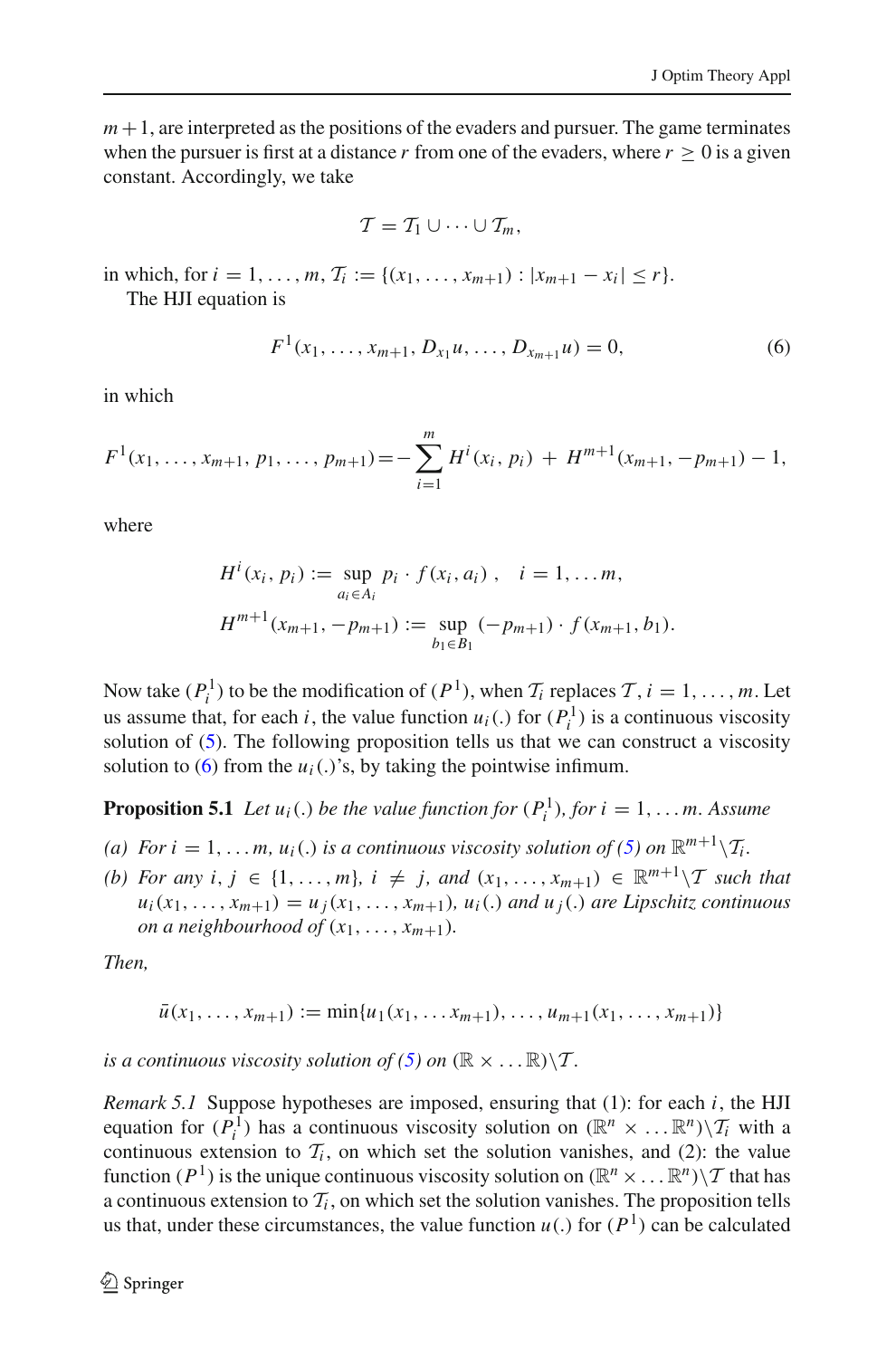as the lower envelope of the continuous viscosity solutions for the  $(P_i^1)$ 's. (Note that, since all values functions concerned are non-negative, and each  $u_i$ . is assumed to have a continuous extension to  $\mathcal{T}_i$ , on which set it vanishes, the lower envelope has a continuous extension to  $\mathcal T$ , on which set it vanishes.)

*Proof of Proposition* [5.1](#page-11-1) Note that, for any *i*,  $u_i(x_1,...,x_{m+1})$  depends only on the two variables  $(x_i, x_{m+1})$ . This is because the first entry time into  $T_i$  only concerns the state trajectories associated with the *i*th evader and the pursuer (labelled as  $m + 1$ ).

In view of the hypotheses imposed on the  $u_i(.)$ 's, the fact that  $\bar{u}(.)$  is a viscosity solution of  $(5)$  will follow from Proposition [4.1,](#page-5-2) if we can confirm hypothesis  $(C)$ of this proposition. Take any  $z = (x_1, \ldots, x_{m+1}) \in \mathbb{R}^{m+1}\setminus\mathcal{T}$ , any index set  $I(z)$ (of cardinality  $l > 1$ ) such that the values  $u_i(z)$ ,  $i \in I(z)$ , coincide, and any convex combination  $\{\lambda_i\}$  from  $I(z)$ . To simplify, assume index values have been re-ordered so that  $I(z) = \{1, \ldots, l\}$ . Take also  $\tilde{p}^i \in \mathbb{R}^n, i = 1, \ldots, l$  such that

$$
\tilde{p}^i := (0, \dots, 0, p_i^i, 0, \dots, 0, p_{m+1}^i) \in \partial^L u_i(z).
$$
\n(7)

<span id="page-12-0"></span>(The possibly nonzero components  $p_i^i$  and  $p_{m+1}^i$  of  $\tilde{p}^i$  appear at the *i*<sup>th</sup> and  $(m+1)$ <sup>th</sup> locations. We must check that  $\eta(\lambda_1,\ldots,\lambda_l) \geq 0$ , where

$$
\eta(\lambda_1,\ldots,\lambda_l):=\sum_{i=1}^l\lambda_i F(z,\tilde{p}_i)-F\left(z,\sum_{i=1}^l\lambda_i\tilde{p}_i\right).
$$

Noting the special structure [\(7\)](#page-12-0) of the  $\tilde{p}_i$ 's and the fact that  $H^i(x_i, p_i) = 0$  when  $p_1 = 0$ , for each *i*, we see that

$$
\eta(\lambda_1, ..., \lambda_l) = \sum_{i=1}^l \lambda_i \left( H^{m+1}(x_{m+1}, -p_{m+1}^i) - H^i(x_i, p_i^i) \right) - \left( H^{m+1}(x_{m+1}, -\sum_{i=1}^l \lambda_i p_{m+1}^i) - \sum_{i=1}^l H^i(x_i, \lambda_i p_i^i) \right).
$$

We achieve a further simplification from the fact that  $H^i(x_i, .)$  is positively homogeneous, so  $H^i(x_i, \lambda_i p_{m+1}^i) = \lambda_i H^i(x_i, p_{m+1}^i)$ . This gives

$$
\eta(\lambda_1,\ldots,\lambda_l) = \sum_{i=1}^l \lambda_i H^{m+1}\left(x_{m+1},-p_{m+1}^1\right) - H^{m+1}\left(x_{m+1},-\sum_{i=1}^l \lambda_i p_{m+1}^i\right).
$$

Then  $\eta(\lambda_1, ..., \lambda_l)$  is non-negative, because the term  $H^{m+1}(x_{m+1}, ...)$ , defined by [\(5\)](#page-10-0), is convex. The proof is complete. is convex. The proof is complete.

<sup>2</sup> Springer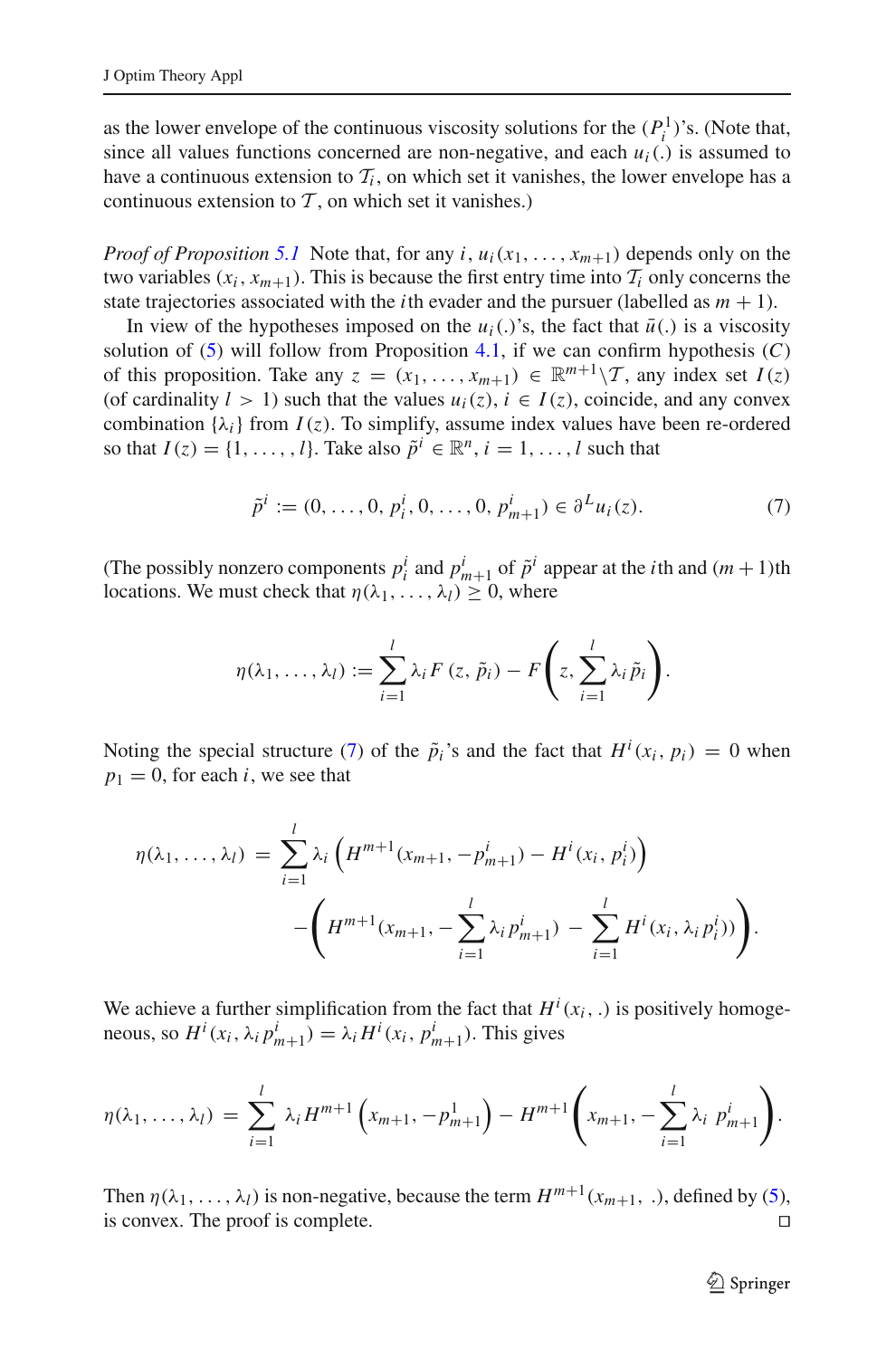#### **5.2 A Multiple Pursuers/Single-Evader Game**

Consider next a case of the pursuit/evasion game, written  $(P^2)$ , in which we have  $m_1 = 1$ ,  $m_2 (=: m) > 1$  and  $n = 2$  (multiple pursuers/single evader). The dynamic behaviour of each player is modelled as a thrust acting on a mass, in 1D space, with saturating damping. The state equations, governing the position and velocity of each player, are taken to be, for  $i = 2, \ldots, m + 1$ ,

$$
\begin{bmatrix} \dot{x}_1^1 \\ \dot{x}_2^1 \end{bmatrix} = \begin{bmatrix} x_2^1 \\ -d_1(x_2^i) + a_1 \end{bmatrix} \text{ and } \begin{bmatrix} \dot{x}_1^i \\ \dot{x}_2^i \end{bmatrix} = \begin{bmatrix} x_2^i \\ -d_i(x_2^i) + b_{i-1} \end{bmatrix}.
$$

<span id="page-13-1"></span>Here,  $d_i(.) : \mathbb{R} \to \mathbb{R}$ ,  $i = 1, \ldots, m + 1$  are given functions satisfying

$$
|d_i(y) - d_i(y')| \le k_d |y - y'|, \qquad d_i(y) \le c_d,
$$
\n(8)

for all *y*,  $y' \in \mathbb{R}$  and  $i = 1, \ldots, m + 1$  for some constants  $k_d > 0$  and  $c_d > 0$ . The controls of the players are constrained by positive constants  $\alpha$ ,  $\beta_1$ , ...,  $\beta_m$ , i.e.,

$$
|a| \leq \alpha \text{ and } |b_i| \leq \beta_i \text{ for } i = 1, \ldots, m.
$$

<span id="page-13-2"></span>We assume that

$$
\beta_i > \alpha + 2 \times c_d \quad \text{for } i = 1, \dots, m. \tag{9}
$$

The game terminates when one of the pursuers overtakes the evader. Thus, we take the target to be

$$
\mathcal{T}=\mathcal{T}_1\cup\cdots\cup\mathcal{T}_m,
$$

in which, for  $i = 1, \ldots, m$ ,

$$
\mathcal{T}_i := \{ (x^1 = (x_1^1, x_2^1), \dots, x^{m+1} = (x_1^{m+1}, x_2^{m+1}) : x_1^i \ge x_1^1 \}.
$$

The HJI equation is

$$
F^{2}\left(x^{1}, \ldots, x^{m+1}, D_{x^{1}}u, \ldots, D_{x^{m+1}}u\right) = 0, \qquad (10)
$$

<span id="page-13-0"></span>in which

$$
F^{2}(x^{1},...,x^{m+1}, p^{1},..., p^{m+1})
$$
  
=  $\left(\sum_{i=1}^{m+1} \left(-p_{1}^{i}x_{2}^{i}-p_{2}^{i}d(x_{2}^{i})\right)\right)-\alpha \times |p_{2}^{1}|+\sum_{i=2}^{m+1} (\beta_{i} \times |p_{2}^{i}|)-1.$ 

Let  $(P_i^2)$  to be the modification of  $(P^2)$ , when the target  $T_i$  replaces  $T$  for  $i =$  $2, \ldots, m+1.$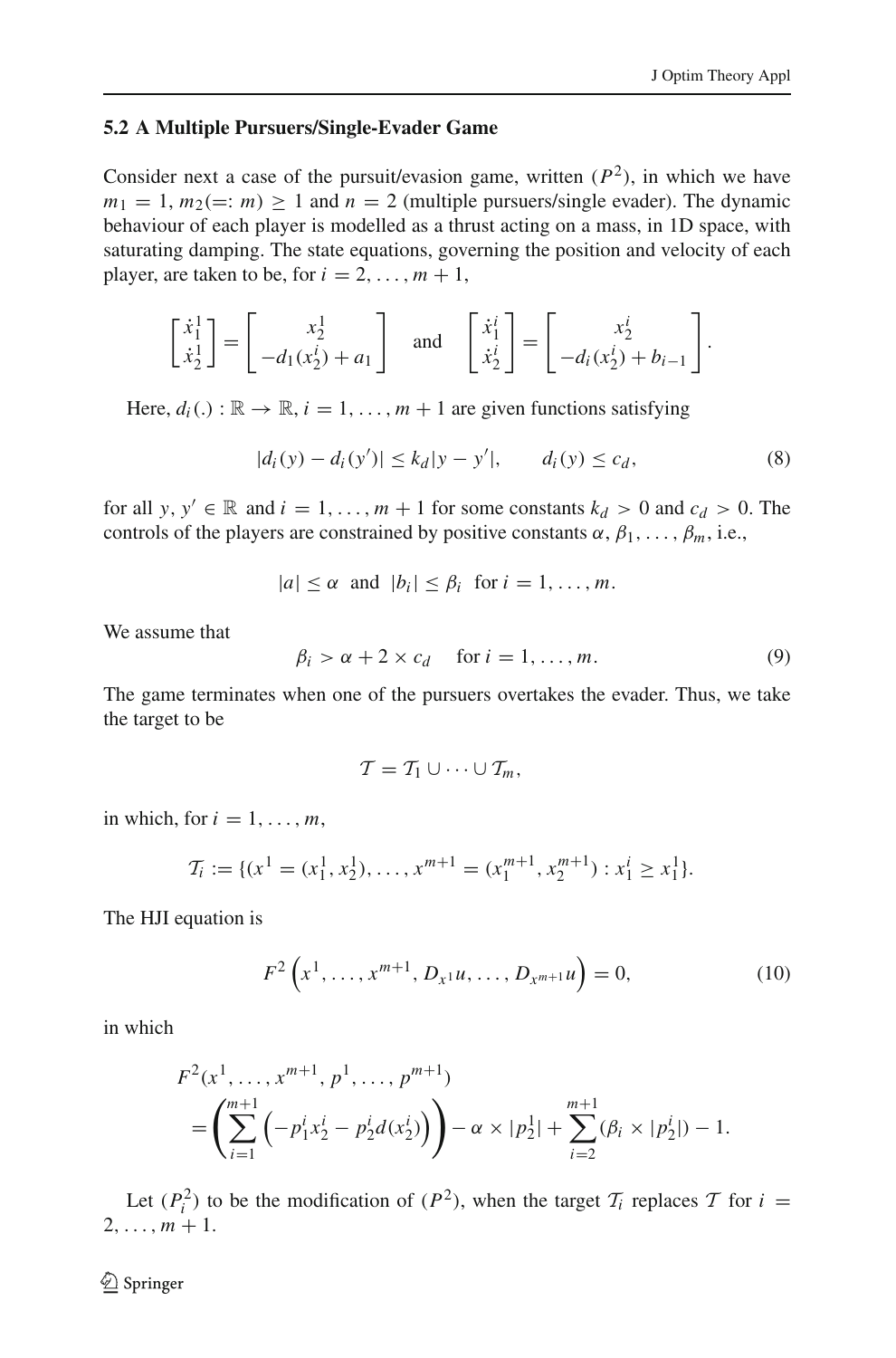**Proposition 5.2** *Let*  $u_i(.)$  *be the value function for*  $(P_i^2)$ *, for*  $i = 2, ..., m + 1$ *. Assume (a) For i* = 2, ... *m* + 1*, u<sub>i</sub>*(.*) is a continuous viscosity solution of* [\(5\)](#page-10-0) *on*  $(\mathbb{R}^2)^{m+1}\setminus\mathcal{T}_i$ *.* 

*(b)* For any *i*, *j* ∈ {2,..., *m* + 1}, *i*  $\neq$  *j*, and  $(x^1, ..., x^{m+1})$  ∈  $(\mathbb{R}^2)^{m+1}\setminus T$  *such that*  $u_i(x^1,\ldots,x^{m+1}) = u_j(x^1,\ldots,x^{m+1}), u_i(.)$  and  $u_j(.)$  are Lipschitz continuous *on a neighbourhood of*  $(x^1, \ldots, x^{m+1})$ *.* 

*Then,*

$$
\bar{u}(x^1, \ldots, x^{m+1}) := \min\{u_1(x^1, \ldots, x^{m+1}), \ldots, u^{m+1}(x_1, \ldots, x^{m+1})\}
$$

*is a continuous viscosity solution of* [\(10\)](#page-13-0) *on*  $(\mathbb{R}^2)^{m+1}\setminus \mathcal{T}$ .

*Remark 5.2* When, for each *i*, the HJI equation for  $(P_i^2)$  has a continuous viscosity solution  $u_i(.)$  on  $(\mathbb{R}^2)^{m+1}\setminus \mathcal{T}_i$  (with a continuous extension to the boundary, on which it vanishes) and the value function  $u(.)$  for  $(P^2)$  is the unique continuous viscosity solution on  $(\mathbb{R}^2)^{m+1}\setminus \mathcal{T}$  (with boundary values as above), the proposition provides a representation of the upper value function for  $(P^2)$  as the pointwise infimum of the  $u_i(.)$ 's.

*Proof* Note that, for  $i = 2, \ldots, m + 1, u_i(x^1, \ldots, x^{m+1})$  depends only on the two variables  $(x^1, x^i)$ , since the first entry time into  $\mathcal{T}_i$  only concerns the state trajectories associated with the *i*th pursuer and the evader. We write  $u_i(x^1, x^i)$ , suppressing irrelevant arguments in the notation. Note that assumptions [\(8\)](#page-13-1) and [\(9\)](#page-13-2) (which tell us that all pursuers can accelerate at a faster rate than the evader), ensure that  $u_i(x^1, x^i)$  is finite when  $x_1^1 \ge x_1^i$ .

The left side of the HJI equation  $F^2 = 0$  can be decomposed as

$$
F^2 = F^{21} + F^{22} - 1,
$$

where  $F^{21}$  and  $F^{22}$ , evaluated at  $((x_1^1, x_2^1), \ldots, (x_1^{m+1}, x_2^{m+1}), (p_1^1, p_2^1), \ldots,$  $(p_1^{m+1}, p_2^{m+1})$ , are:

$$
F^{21} = -\sum_{i=1}^{m+1} (p_1^i x_2^i - p_2^i d(x_2^i)),
$$

and

$$
F^{22} = -\alpha \times |p_2| + \sum_{i=2}^{m+1} \beta_i \times |p_2^i|.
$$

We make the following assertions, whose verification is given at the end of the  $\Box$ 

<span id="page-14-0"></span>**Proposition 5.3** *Let*  $\bar{a}$ . *be the open-loop strategy*  $\bar{a}$ .  $\bar{a}$  = +1 *for the evader, and let a*(.) *be any other open-loop strategy. Take initial states for the evader*  $z = (z_1, z_2)$ *and*  $z' = (z'_1, z'_2)$  *such that*  $z'_1 \ge z_1$  *and*  $z'_2 \ge z_2$ *. Then,* 

$$
x_1^1(t; \bar{a}(.) , z') \ge x_1^1(t; a(.), z) \text{ for all } t \ge 0,
$$
\n(11)

 $\mathcal{D}$  Springer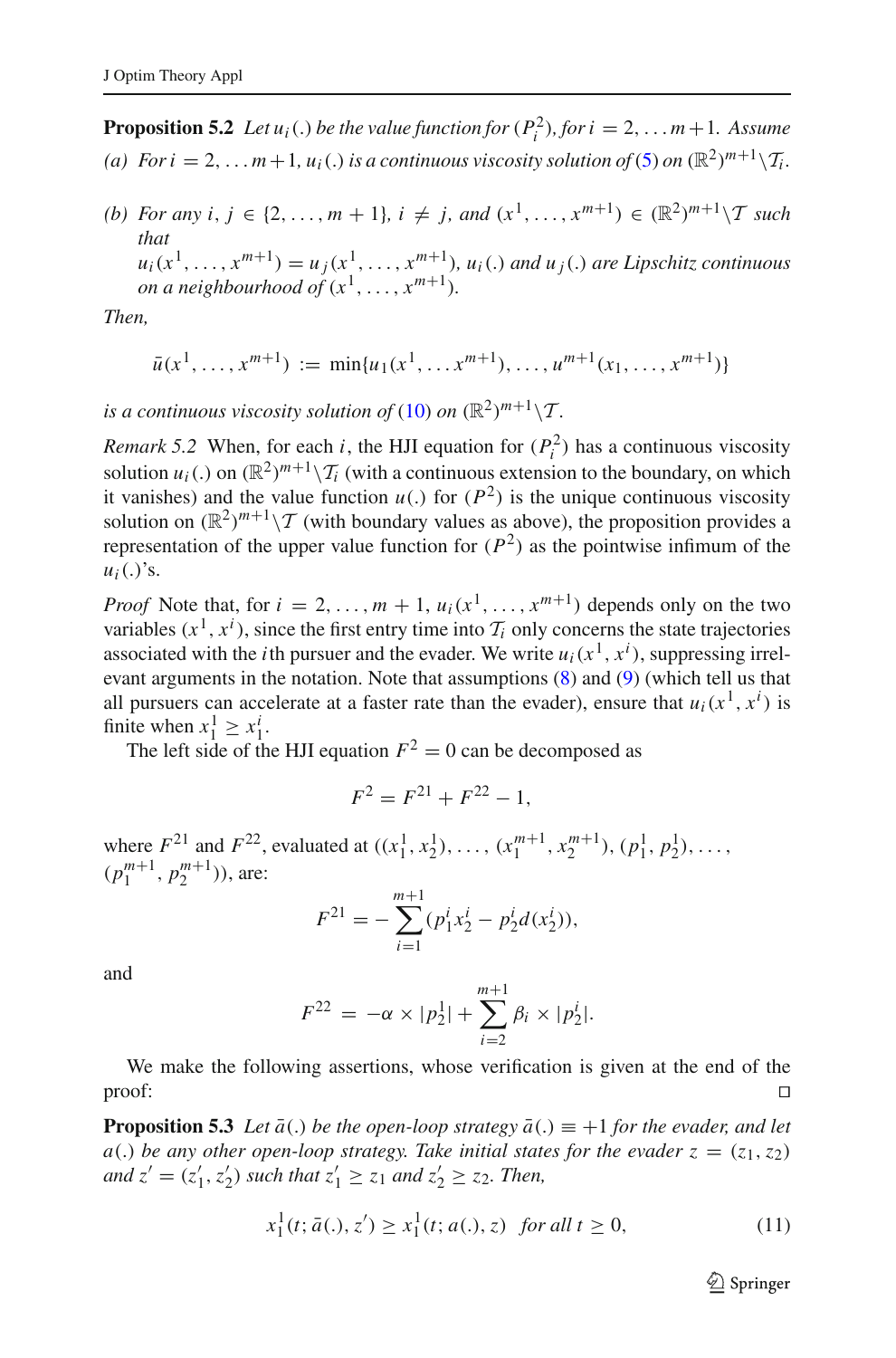*where*  $t \to (x_1^1, x_2^1)(t; a(.), z)$  *is the state trajectory for the evader, under the openloop strategy a*(.) *and for initial state z.*

(These assertions will imply positivity properties of critical components of the limiting subgradients of the  $u_i(.)$ 's [see [\(13\)](#page-15-0) below], as required for application of the decomposition criteria of Proposition [4.1,](#page-5-2) in this example.)

Fix *i*, and consider  $(P_i^2)$ . We deduce from the lemma that the optimal closed-loop strategy for the *a*-player (the evader) is  $\bar{\phi}(b_i(.)) \equiv +1$ , for arbitrary initial state ( $x^1 =$  $(x_1^1, x_2^1), x_1^i = (x_1^i, x_2^i)$  such that  $x_1^1 > x_1^i$ . Furthermore, if the *a*−player applies this optimal strategy, then for any open-loop strategy  $b_i(.)$ , the effect of increasing the  $x_2^1$ component of the initial state is to increase the first interception time. We conclude that

$$
x_2^1 \to u_i((x_1^1, x_2^1), (x_1^i, x_2^i))
$$
 is monotone increasing (12)

<span id="page-15-1"></span>for arbitrary  $((x_1^1, (x_1^i, x_2^i)) \in \mathbb{R}^3$  such that  $x_1^1 > x_1^i$ .

Once again, we shall deduce that the lower envelope  $\bar{u}$ . of the  $u_i$ 's is a continuous viscosity solution [\(10\)](#page-13-0) from Proposition [4.1,](#page-5-2) by verifying hypothesis (*C*). Take any  $z = (x^1, \ldots, x^{m+1}) \in (\mathbb{R}^2 \times \ldots \mathbb{R}^2) \setminus \mathcal{T}$ , any index set  $I(z)$  (of cardinality  $l > 1$ ) such that the values  $u_i(z)$ ,  $i \in I(z)$  coincide, and any convex combination  $\{\lambda_i\}$  from  $I(z)$ . We may assume that index values have been re-ordered so that  $I(z) = \{2, \ldots, l+1\}.$ For  $i = 2, \ldots, l + 1$ , take any

$$
\tilde{p}^i \in \mathbb{R}^n \in \partial^L u_i(z).
$$

In consequence of the fact that  $u_i(x^1, \ldots, x^{m+1})$  depends only on  $(x^1, x^i)$ , we can write

$$
\tilde{p}^i := ((p_1^{i,1}, p_2^{i,1}), (0, 0), \dots, (0, 0), (p_1^i, p_2^i), (0, 0), \dots (0, 0)) \in \partial^L u_i(z). \tag{13}
$$

<span id="page-15-0"></span>The possibly nonzero components  $(p_1^{i,1}, p_2^{i,1})$  and  $(p_1^i, p_2^i)$  of  $\tilde{p}^i$  appear at the first and *i*th locations. Note that, by [\(12\)](#page-15-1),

$$
p_2^{i,1} \ge 0 \quad \text{for } i = 2, \dots, m+1. \tag{14}
$$

<span id="page-15-2"></span>Verification of hypothesis (*C*) requires us to show that  $\eta(\lambda_2,\ldots,\lambda_{l+1}) \geq 0$ , where

$$
\eta(\lambda_2, ..., \lambda_{l+1}) := \sum_{i=2}^{l+1} \lambda_i F^{21}(z, \tilde{p}_i) - F^{21}\left(z, \sum_{i=2}^{l+1} \lambda_i \tilde{p}_i\right) + \sum_{i=2}^{l+1} \lambda_i F^{22}(z, \tilde{p}_i) - F^{22}\left(z, \sum_{i=2}^{l+1} \lambda_i \tilde{p}_i\right).
$$

Because  $F^{21}(z, .)$  is linear, we have

$$
\eta(\lambda_2,\ldots,\lambda_{l+1}) := \sum_{i=2}^{l+1} \lambda_i F^{22}(z,\,\tilde{p}_i) - F^{22}\left(z,\sum_{i=2}^{l+2} \lambda_i \,\tilde{p}_i\right) = c_1 + c_2,
$$

 $\mathcal{L}$  Springer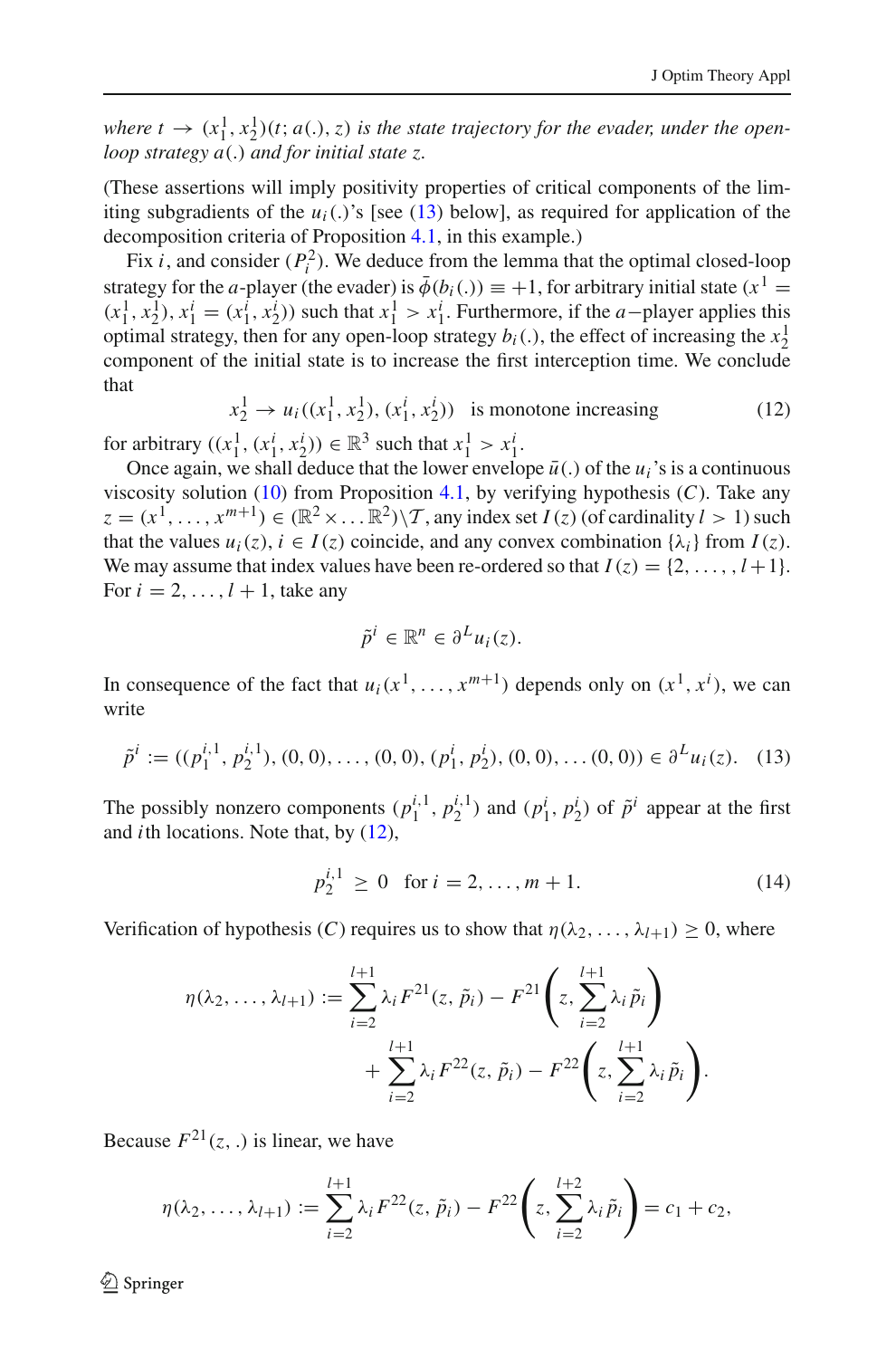

<span id="page-16-0"></span>**Fig. 1** Value function projected onto first two coordinates, in which case it coincides with the value function of a one-pursuer/one-evader game w.r.t. reduced coordinates (*left*) and optimal trajectories for a two-pursuer/one-evader game (first component over time). *X* marks the point of capture (*right*)

where

$$
c_1 := \sum_{i=2}^{l+1} \left( -\alpha \lambda_i | p_2^{i,1} | + \alpha | \lambda_i p_2^1 | \right) \text{ and } c_2 := \sum_{i=2}^{l+1} \lambda_i f^{22}(p^i) - f^{22} \left( z, \sum_{i=2}^{l+1} \lambda_i p^i \right),
$$

in which

$$
f^{22}(((p_1^1, p_2^1), \ldots, (p_1^{m+1}, p_2^{m+1}) := \sum_{i=2}^{m+1} \beta_i \times |p_2^i|.
$$

We have that  $c_1 = 0$  since, by [\(14\)](#page-15-2), the  $p_2^{i,1}$ 's all have the same sign. Furthermore, *c*<sub>2</sub> ≥ 0, by convexity of  $f^{22}$ (.). We have confirmed  $\eta(\lambda_2, ..., \lambda_{l+1}) \ge 0$ , and the proposition is complete proof of the proposition is complete.

For the special case when  $m_2 = 2$ ,  $d(x) = x$ ,  $\alpha = 1$  and  $\beta_1 = \beta_2 = 0.5$ , (Fig. [1,](#page-16-0) left) shows computations of the value function with respect to the reduced coordinates  $(y<sup>1</sup>, y<sup>2</sup>) = (x<sub>1</sub><sup>1</sup> - x<sub>1</sub><sup>2</sup>, x<sub>2</sub><sup>1</sup> - x<sub>2</sub><sup>2</sup>) (y<sup>1</sup>, y<sup>2</sup>) = (x<sub>1</sub><sup>1</sup> - x<sub>1</sub><sup>2</sup>, x<sub>2</sub><sup>1</sup> - x<sub>2</sub><sup>2</sup>) in R<sup>2</sup>. Figure 1 (right)$  $(y<sup>1</sup>, y<sup>2</sup>) = (x<sub>1</sub><sup>1</sup> - x<sub>1</sub><sup>2</sup>, x<sub>2</sub><sup>1</sup> - x<sub>2</sub><sup>2</sup>) (y<sup>1</sup>, y<sup>2</sup>) = (x<sub>1</sub><sup>1</sup> - x<sub>1</sub><sup>2</sup>, x<sub>2</sub><sup>1</sup> - x<sub>2</sub><sup>2</sup>) in R<sup>2</sup>. Figure 1 (right)$  $(y<sup>1</sup>, y<sup>2</sup>) = (x<sub>1</sub><sup>1</sup> - x<sub>1</sub><sup>2</sup>, x<sub>2</sub><sup>1</sup> - x<sub>2</sub><sup>2</sup>) (y<sup>1</sup>, y<sup>2</sup>) = (x<sub>1</sub><sup>1</sup> - x<sub>1</sub><sup>2</sup>, x<sub>2</sub><sup>1</sup> - x<sub>2</sub><sup>2</sup>) in R<sup>2</sup>. Figure 1 (right)$ shows an example of the evolution of the positions of the players over time, with respect to the original coordinates. Capture occurs at the point marked  $X$ , when pursuer  $P_1$ overtakes the evader, despite starting farther from the evader than pursuer *P*2.

*Proof of Proposition* [5.1](#page-11-1) Consider first the case  $z = z'$ . Fix  $t > 0$ . We examine the optimal control problem of

minimize 
$$
-y_1(t)
$$
 subject to  
\n $(\dot{y}_1(s), \dot{y}_2(s)) = (y_2(s), -d(y_2(s)) + a(s)), \text{ a.e. } s \in [0, t],$   
\n $a(s) \in [-1, +1], \text{ a.e. } s \in [0, t], (y_1(0), y_2(0)) = (z_1, z_2).$ 

(Note that the controlled differential equation, in this problem, is that governing the motion of the evader.) The data for the problem satisfy standard hypotheses for the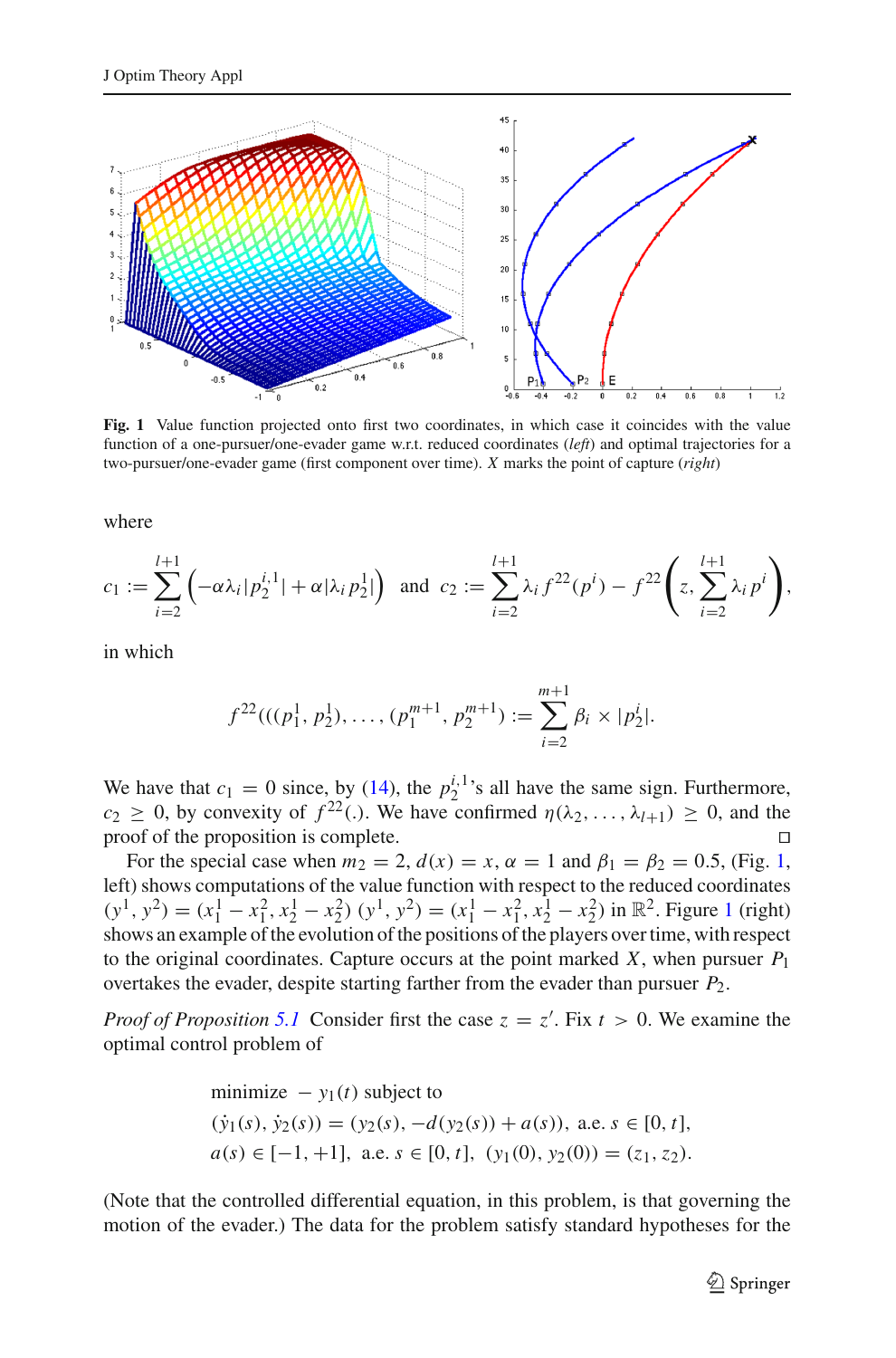existence of a minimizer *a*∗(.) on [0, *t*], with corresponding state trajectory *y*∗(.) (see, e.g., [\[14,](#page-26-12) Chap.2]). We can establish, by means of a simple contradiction argument, that the non-smooth maximum principle (see [\[14](#page-26-12), Thm.6.2.3]) applies in normal form. We deduce the existence of a costate arc  $p(.) = (p_1(.), p_2(.))$  such that  $p_1(.) \equiv +1$ , and  $p_2(.)$  satisfies the differential equation and right endpoint boundary condition

$$
-\dot{p}_2(s) = +p_1(s) - \xi(s) p_2(s), \quad \text{for } s \in [0, t] \text{ and } p_2(t) = 0.
$$

Here,  $\xi_i(.)$  is a Lipschitz continuous function satisfying  $\xi(s) \in \text{co } \partial_L d_1(y_2^*(s))$  a.e., in which  $\partial_L d_1$  is the limiting subdifferential. The solution  $p_2(.)$  is strictly positive on [0, *t*[. From the 'maximization of the Hamiltonian'

$$
a^*(s) = \arg\max\{p_2(s)a : a \in [-1, +1]\} = +1,
$$

 $a^*$ .) =  $\bar{a}$ .) on [0, *t*]. We have shown that, for any  $t \ge 0$  and initial condition *z*,  $a(.) = \overline{a}(.)$  maximizes  $y_1(t)$ . This confirms [\(11\)](#page-14-0) when  $z' = z$ .

We now show that [\(11\)](#page-14-0) is true also when  $z'_1 \ge z_1$  and  $z'_2 > z_2$ . In view of the preceding analysis, we can assume that  $a(.) = \overline{a}(.)$ . Write  $(y_1(.), y_2(.))$  and  $(y'_1(.), y'_2(.))$  for the solutions to the state equation, for the initial states  $z = (z_1, z_2)$  and  $z' = (z'_1, z'_2)$ , respectively. Take any time  $\bar{t} > 0$ . By assumption  $\dot{y}'_2(0) > \dot{y}_2(0)$ . So there are two cases to consider (a)  $\dot{y}'_2(t) > \dot{y}_2(t)$  for all  $t \ge 0$ . In this case, since  $y'_1(0) - y_1(0) > 0$ , we have, as required,

$$
y'_1(\bar{t}) - y_1(\bar{t}) = (y'_1(0) - y_1(0)) + \int_0^{\bar{t}} (\dot{y}'_2(t) - \dot{y}_2(t))dt > 0.
$$

(b) There exists  $t' \in ]0, \bar{t}]$  s.t.  $\dot{y}'_2(t) > \dot{y}_2(t)$  for  $t \in [0, t']$  and  $\dot{y}'_2(t') = \dot{y}_2(t')$ . In this case we show as, in the previous case, that  $y_1'(t') - y_1(t') > 0$ . We deduce from the uniqueness of solutions to the differential equation

$$
\dot{y}_2(t) = d(y_2) + 1,
$$

on  $[t', \bar{t}]$ , for fixed initial condition, that  $y_2'(t) = y_2(t)$  for  $t \in [t', \bar{t}]$ . Hence, again, we arrive at the desired relation:

$$
y'_1(\bar{t}) - y_1(\bar{t}) = (y'_1(t') - y_1(t')) + \int_{t'}^{\bar{t}} (\dot{y}'_2(t) - \dot{y}_2(t))dt > 0.
$$

 $\Box$ 

#### **5.3 A Pursuit/Evasion Game with No Decomposition**

We now provide a simple example, illustrating that, for a multiple pursuers/singleevader game, with target a union of target subsets, each associated with the evader and just one of the pursuers, the decomposition may fail. In this example, it is possible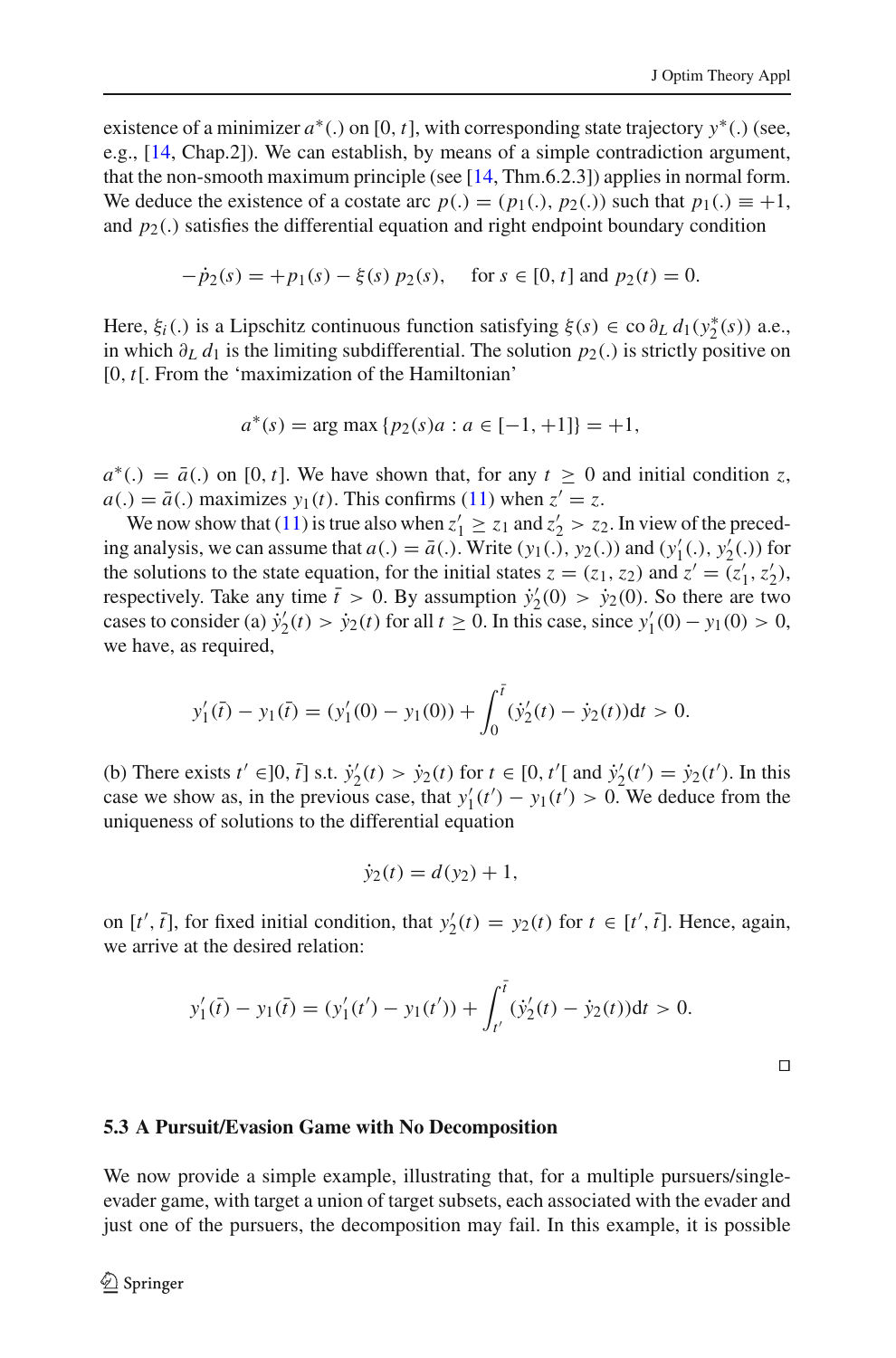to derive formulae for the value functions involved and to test the conditions for decomposition directly.

We denote by  $(P^3)$  the special case of  $(P)$  in which  $m_1 = 1$ ,  $m_2 = 2$  and  $n = 1$ .

$$
f_1(x_1, a) = a
$$
,  $f_2(x_2, b_1) = b_1$  and  $f_3(x_3, b_2) = b_2$ .

The control actions of the players are constrained as follows:

$$
a \in A := [-\alpha, +\alpha],
$$
  
\n $b_1 \in B_1 := [-1, +1]$  and  $b_2 \in B_2 := [-1, +1],$ 

for some  $\alpha \in ]0, 1[$ . We take the target to be

$$
T = T_2 \cup T_3, \text{ where}
$$
  
\n
$$
T_2 = \{(x_1, x_2, x_3) : x_1 = x_2\}, T_3 = \{(x_1, x_2, x_3) : x_1 = x_3\}.
$$

(In this version of the game, two pursuers chase a single evader in 1*D* space. The game terminates when either pursuer meets the evader.) Denote by  $(P_2^3)$  and  $(P_3^3)$  the modified games, in which the target *T* is replaced by the subsets  $\mathcal{T}_2$  and  $\mathcal{T}_3$ , respectively. The HJI equation is

$$
F^3(D_{x_1}u, D_{x_2}u, D_{x_3}u) = 0,
$$
\n(15)

<span id="page-18-0"></span>in which  $F^3(p_1, p_2, p_3) = |p_2| + |p_3| - \alpha |p_1| - 1$ .

Optimal strategies for both games  $(P_2^3)$  and  $(P_3^3)$  are: the evader moves away from the pursuer, and the pursuer moves towards the evader, as quickly as possible. A simple calculation based on these observations yields upper values for  $(P_2^3)$  and  $(P_3^3)$ , namely

$$
u_2(x_1, x_2, x_3) = (1 - \alpha)^{-1} |x_2 - x_1|,
$$
  

$$
u_3(x_1, x_2, x_3) = (1 - \alpha)^{-1} |x_3 - x_1|,
$$

for all  $x = (x_1, x_2, x_3) \in \mathbb{R}^3$ . Define  $\bar{u}$ .  $: \mathbb{R}^3 \to \mathbb{R}$  to be

$$
\bar{u}(x) := \min\{u_1(x), u_2(x)\}\
$$
for  $x \in \mathbb{R}^3$ .

**Proposition 5.4**  $\bar{u}$ (.) *is not a continuous viscosity solution for* [\(15\)](#page-18-0) *on*  $\mathbb{R}^3 \setminus \mathcal{T}$ *.* 

Since the upper value for  $(P^3)$  is a viscosity solution on  $\mathbb{R}^3 \setminus \mathcal{T}$ , vanishing on  $\mathcal{T}$ , we may conclude that  $\bar{u}$ .) is not the value function for  $(P^3)$ .

*Proof* Take any  $z > 0$  and let  $\bar{x} = (0, z, -z)$ . Then,  $\bar{x} \in \mathbb{R}^3 \setminus (\mathcal{T}_2 \cup \mathcal{T}_3)$ . Moreover,  $u_2(\bar{x}) = u_3(\bar{x}), u_2(.)$  and  $u_3(.)$  are continuously differentiable at  $\bar{x}$ . From the formulae for the value functions, we have

$$
Du_2(\bar{z}) = (-(1-\alpha)^{-1}, (1-\alpha)^{-1}, 0), \text{ and}
$$
  
\n
$$
Du_3(\bar{z}) = ((1-\alpha)^{-1}, 0, -(1-\alpha)^{-1}).
$$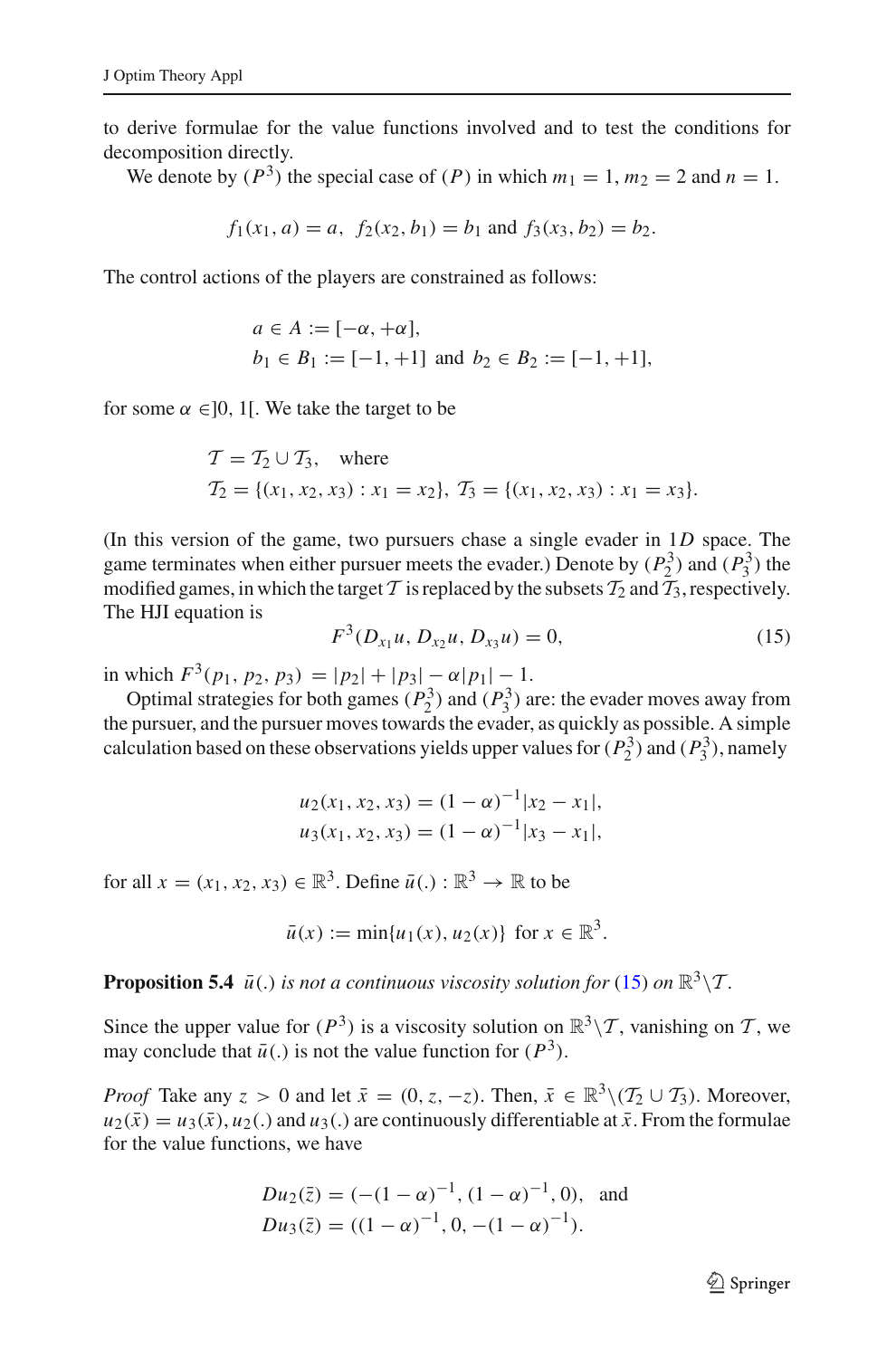Then, for any  $\lambda \in ]0, 1[$ ,

$$
F^{3}(\lambda D_{x}u_{2}(\bar{x}) + (1 - \lambda)D_{x}u_{3}(\bar{x})) = \frac{\lambda}{(1 - \beta)} + \frac{1 - \lambda}{(1 - \beta)}
$$

$$
-\frac{\beta}{(1 - \beta)}(-\lambda + (1 - \lambda)) - 1 = \frac{2\lambda\beta}{(1 - \beta)} > 0.
$$

So condition  $(E)$  is violated. However, according to Proposition  $4.1$ ,  $(E)$  is a necessary condition that the lower envelope  $\bar{u}$ .) is a continuous viscosity subsolution. It follows that  $\bar{u}$ . cannot be a viscosity solution to (15) that  $\bar{u}$ (.) cannot be a viscosity solution to [\(15\)](#page-18-0).

The true value function  $u(.)$  for  $(P^3)$  is expressed in terms of the subset:

$$
\mathcal{D} = \{(x_1, x_2, x_3) \in \mathbb{R}^3 : \text{sgn}\{x_2 - x_1\} = -\text{sgn}\{x_3 - x_1\}
$$
  
and 
$$
\frac{1 - \alpha}{1 + \alpha}|x_3 - x_1| < |x_2 - x_1| < \frac{1 + \alpha}{1 - \alpha}|x_3 - x_1| \}.
$$

It is

$$
u(x_1, x_2, x_3) = \begin{cases} \frac{1}{1-\alpha} \min\{|x_2 - x_1|, |x_3 - x_1|\} \\ \text{for } (x_1, x_2, x_3) \in \mathbb{R}^3 \setminus \mathcal{D} \\ \frac{1}{2}(|x_2 - x_1| + |x_3 - x_1|) \\ \text{for } (x_1, x_2, x_3) \in \mathcal{D}. \end{cases}
$$

We see that  $u(.)$  coincides with  $\min\{u_1(x), u_2(x)\}\$ , for  $x \in \mathbb{R}^3 \setminus \mathcal{D}$ . We observe, though,

$$
u(x) < \min\{u_1(x), u_2(x)\}, \text{ for } x \in \mathcal{D}.
$$

(The value function is constructed according to the heuristic: 'each of the pursuers always travels at maximum speed towards the evader. If both pursuers are on the same side of the evader, the evader travels at maximum speed in the opposite direction until the evader is hit. If, on the other hand, the evader is between the two pursuers, the evader travels at maximum speed away from the closest pursuer until the two pursuers are equidistant. The evader then stops until the evader is reached by one of the pursuers'. A check is then carried out that the value function is a continuous viscosity solution of [\(5\)](#page-10-0), has a continuous extension to  $T$  on which it vanishes, and which is therefore the value of the game.)

## <span id="page-19-0"></span>**6 Flow Control**

A surge tank is a buffering device, used to smooth the flow of a fluid between two chemical reactors. Let  $x_1$  be the height of the fluid in the surge tank. Then,  $x_1$  is related to inflow rate *b* and the outflow rate *a* according to

$$
d^2x_1/dt^2 = b - a.
$$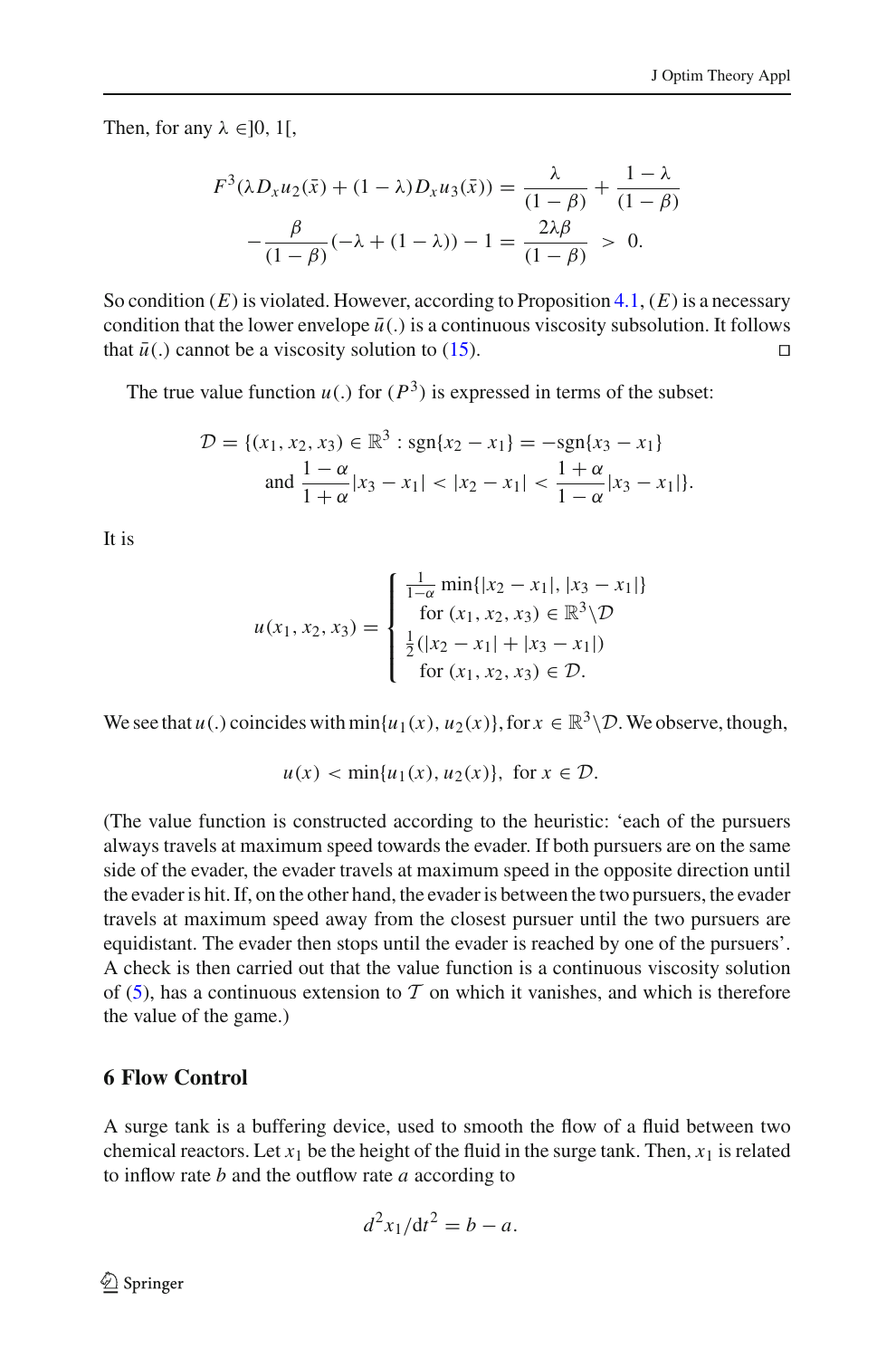We treat *b* and *a* as a disturbance signal and a control signal, respectively. In normalized units, the requirement that the surge tank must not overflow or empty is captured by the constraint:

$$
-1 \leq x_1 \leq +1.
$$

There is also a constraint on the maximum outflow rate which, if excessive, can give rise to turbulent flow/sediment displacement, which is disruptive for the chemical processing:

$$
-1 \le a \le +1. \tag{16}
$$

<span id="page-20-0"></span>The control design problem consists in finding a feedback control

$$
a = \chi(x_1, \dot{x}_1),
$$

compatible with the constraint  $(16)$ , which counters the tendency of the surge tank to either empty or overflow.

For surge tanks systems, proportional + integral (PI) controllers can fail to satisfy performance requirements, because control action is insufficiently aggressive when the height almost violates the constraint [\(6\)](#page-19-0) and a number of non-classical controllers have been proposed, including a model predictive controller [\[21](#page-27-1)], a variable structure controller [\[22,](#page-27-2)[23\]](#page-27-3) and a games theoretic controller [\[24](#page-27-4)]. Following [\[24\]](#page-27-4), we formulate the control design problem as an example of the exit problem of the introduction, when the two-dimensional state vector is  $x^T = (x_1, x_2 := \dot{x}_1)$  (the fluid volume and the rate of change of fluid volume). The players' actions are constrained by  $a \in \Omega_1$ and  $b \in \Omega_1$ , where

$$
\Omega_1 := [-1, +1] \text{ and } \Omega_2 := ]-\infty, +\infty[
$$

and the dynamic constraint is

$$
\dot{x} = f(x, a, b), \quad \text{a.e.}
$$

in which  $f(x, a, b) = Hx + g(-a + b)$ . Here, the matrix *H* and vector *g* are

$$
H = \begin{bmatrix} 0 & 1 \\ 0 & 0 \end{bmatrix}, \qquad g = \begin{bmatrix} 0 \\ 1 \end{bmatrix}.
$$

The 'safe' region of the state space  $\mathbb{R}^2$  is  $[-1, +1] \times \mathbb{R}$ , which can be expressed as the complement of the target:

$$
\mathcal{T}=\mathcal{T}_1\,\cup\,\mathcal{T}_2,
$$

where the two disjoint sets  $T_1$  and  $T_2$  are

$$
\mathcal{T}_1 = [+1, +\infty[\times \mathbb{R} \text{ and } \mathcal{T}_2 = [-\infty, -1) \times \mathbb{R}].
$$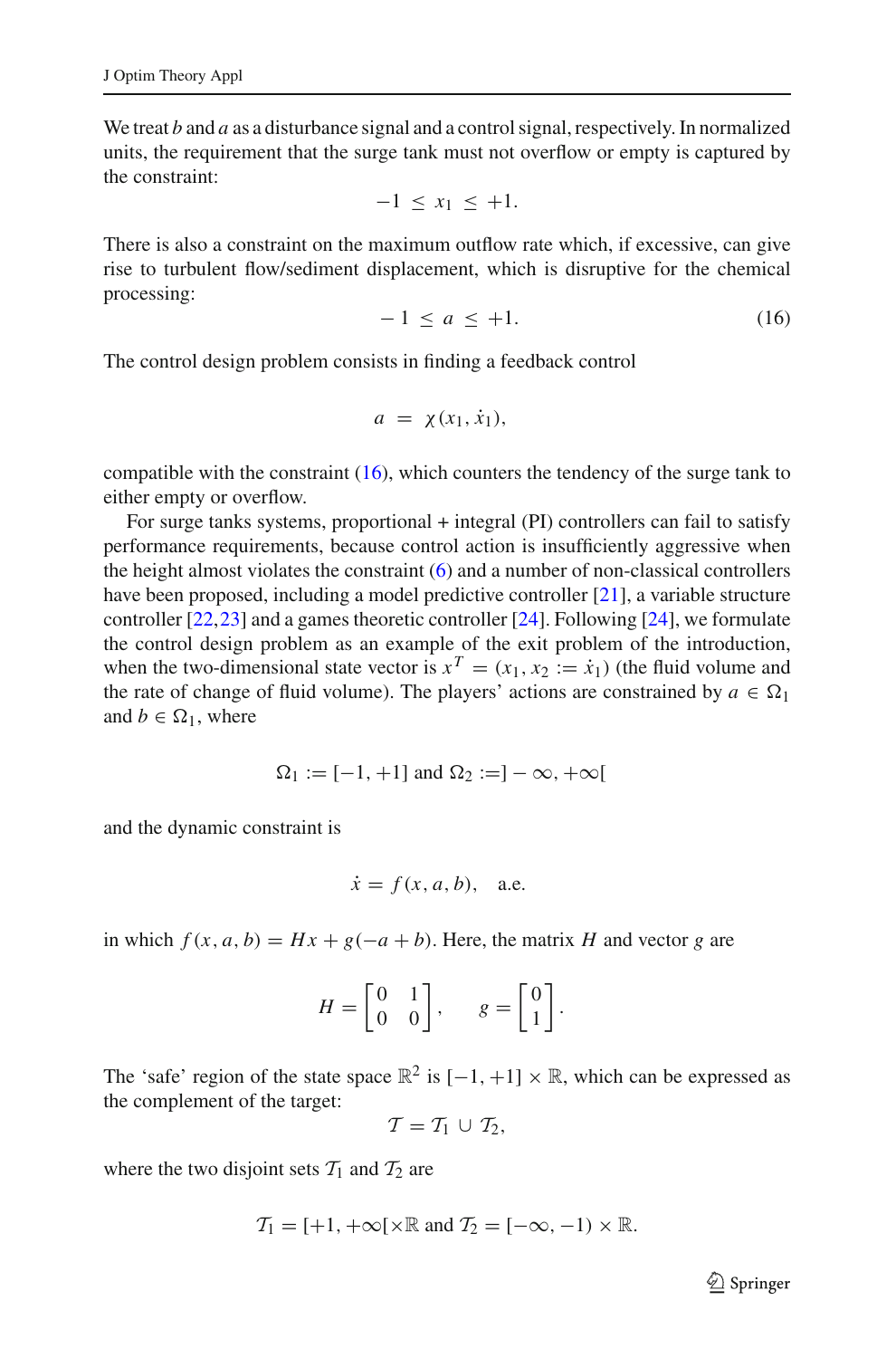By choosing the pay-off to be

$$
J(x_0, a(.), b(.)) = \frac{1}{2} \int_0^{\tau} b^2(t) dt
$$

in which, as before,  $\tau$  is the first exit time into T, we can be sure that the best closedloop policy for the *a*-player will maximize the minimum energy the *b*−player must expend, to escape into *T* .

Now consider a decomposition of the value function  $u(.)$  for this exit problem, in terms of the value functions  $u_j(.)$ ,  $j = 1, 2$ , for two modifications  $(P_{x_0}^j)$ ,  $j = 1, 2$ , of the exit problem, which result when we replace *T* by  $T_i$ ,  $j = 1, 2$ .

Consider  $(P_{x_0}^1)$ . The target set is  $\mathcal{T} = [+1, \infty[$  ('the surge tank overflows'). Here, the maximizing closed-loop policy for the *a*-player is

$$
a^*(.) \equiv +1
$$

(i.e., the maximizing mapping  $\phi^*(.) : \mathcal{A} \to \mathcal{B}$  is  $\phi(a(.))(t) = +1$  for all the choices of *b*(.) ∈ *B*). This is because, for any other closed-loop policy for the *a*−player, the exit time must be reduced for any open-loop policy by the *b*−player, since the rate of outflow will be increased. Since the cost integrand is non-negative, this means the exit pay-off is decreased. Likewise, for problem  $(P_{x_0}^2)$ , the maximizing closed-loop policy for the *a*−player is

$$
a^*(.) := -1.
$$

Because the maximizing closed-loop policies for the *a*-player are constant, the exit problems  $(P_{x_0}^1)$  and  $(P_{x_0}^1)$  take the form of optimal control problems, in which we take the dynamic constraints are  $\dot{x} = \tilde{f}_1(x, b) = f(x, +1, b)$  and  $\dot{x} = \tilde{f}_2(x, b) = f(x, b)$  $f(x, -1, b)$ , respectively:

$$
(P_{x_0}^1) \begin{cases} \text{minimize } \frac{1}{2} \int_0^{\tau} |v|^2 dt \\ \text{over } \tau \ge 0 \text{ and } v \in L^2[0, \tau]; R) \text{ satisfying} \\ \dot{x} = Hx + b(-1 + v) \quad \text{a.e. } t \in [0, \tau] \\ x(0) = x_0, x(\tau) \in \{+1\} \times R. \end{cases}
$$

and

$$
(P_{x_0}^2) \begin{cases} \text{minimize } \frac{1}{2} \int_0^{\tau} |v|^2 dt \\ \text{over } \tau \ge 0 \text{ and } v \in L^2[0, \tau]; R) \text{ satisfying} \\ \dot{x} = Hx + b(+1+v) \quad \text{a.e. } t \in [0, \tau] \\ x(0) = x_0, x(\tau) \in \{-1\} \times R. \end{cases}
$$

We call the minimum costs these two optimal control problems, regarded as functions of the initial state, their value functions.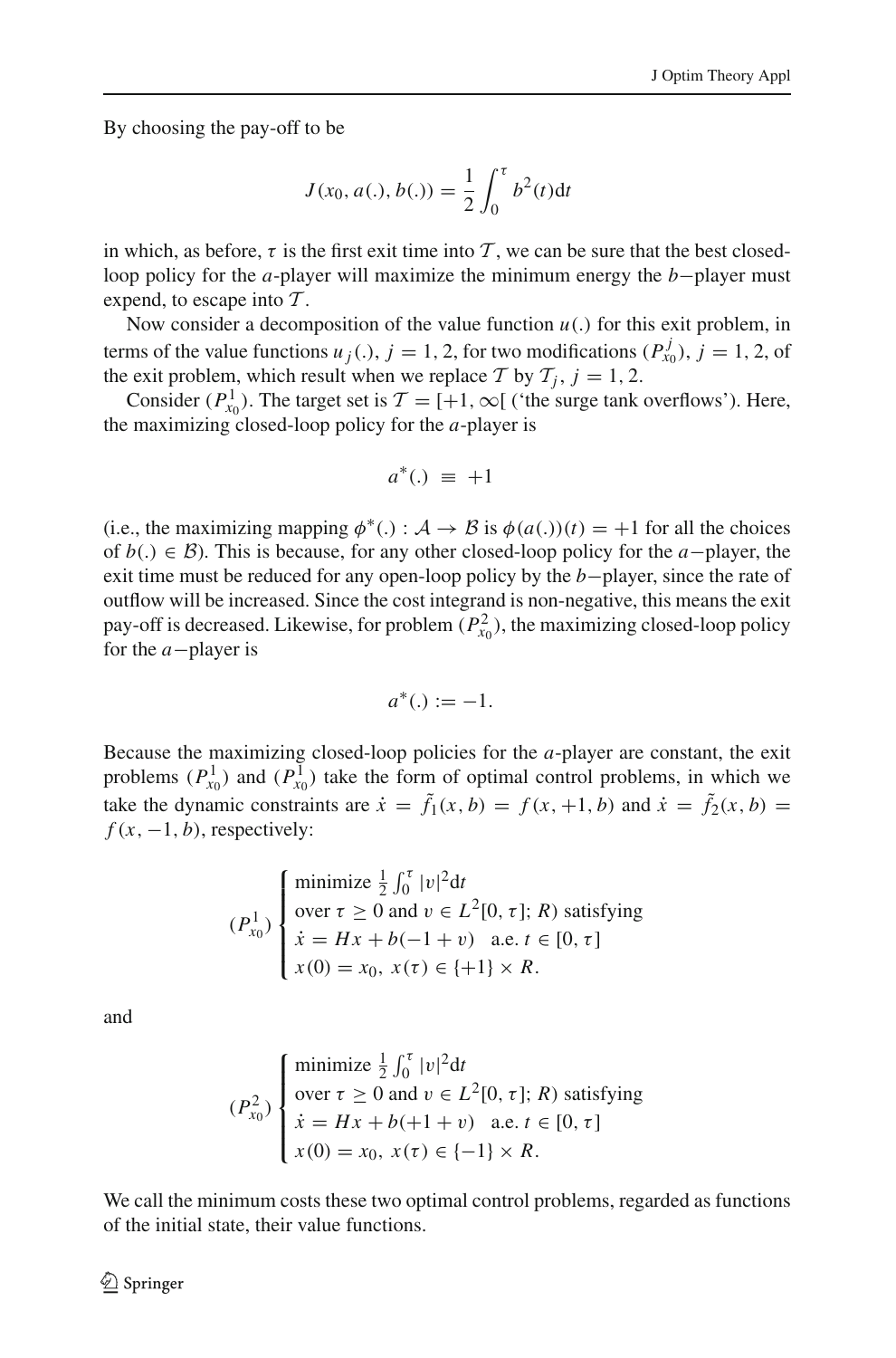*Solution of the Optimal Control Problems* For each  $x \in x_0 \in \mathbb{R}^2 \setminus \mathcal{T}_i$  where  $j = 1, 2$ ,  $(P<sup>j</sup>, x<sub>0</sub>)$  has a minimizer, as may be deduced from standard criteria for existence of minimizers (see, e.g., [\[14](#page-26-12), Chap. 2]). Application of the free time maximum principle and analysis of the extremality conditions establishes that, for  $j = 1, 2$ , and given initial state  $x_0 \in \mathbb{R}^2 \setminus \mathcal{T}_j$ , there is a unique extremal. Since  $(P_{x_0}^j)$  has a minimizer, the extremal is this minimizer. Formulae can then be derived for the minimizing control and the value function after a change of coordinates. The change of coordinates involves the two mappings  $\eta^1$ :[0, ∞[×]0, ∞[→  $\mathbb{R}^2$  and  $\eta^2$ :[0, ∞[×]0, ∞[→  $\mathbb{R}^2$ :

$$
\eta^{1}(q,\tau) = \left(1 - \frac{1}{2}\tau^{2} + \frac{1}{6}q\tau^{3}, \tau - \frac{1}{2}q\tau^{2}\right),
$$
  

$$
\eta^{2}(r,\sigma) = \left(-1 + \frac{1}{2}\sigma^{2} - \frac{1}{6}r\sigma^{3}, -\sigma + \frac{1}{2}r\sigma^{2}\right).
$$

and the subsets

$$
D_1 := \left\{ (x_1, x_2) \in \mathbb{R}^2 \backslash \mathcal{T}_1 : x_1 < 1 - \frac{1}{2} (x_2 \vee 0)^2 \right\},
$$
\n
$$
D_2 := \left\{ (x_1, x_2) \in \mathbb{R}^2 \backslash \mathcal{T}_2 : x_1 > -1 + \frac{1}{2} (x_2 \wedge 0)^2 \right\}.
$$

Then, for some open sets  $\mathcal{O}^j$ ,  $j = 1, 2, \eta^j$ . is one-to-one on  $\mathcal{O}^j$  and

$$
\eta^j(\mathcal{O}^j)=D_j.
$$

It can be shown that the support set of  $u_j(.)$ , i.e., the subset of  $\mathbb{R}^2 \setminus \mathcal{T}$  on which  $u_j(.)$ is strictly positive, is precisely *D<sub>i</sub>*, for  $j = 1, 2$ . Furthermore, for any initial state  $x \in$  $(\mathbb{R}^2 \setminus \mathcal{T}_j) \cap D_j$ , the value function is continuously differentiable on a neighbourhood of *x*, and the value function, value function gradient, first exit time and optimal control for problem  $(P_x^1)$  are given by

$$
\begin{aligned}\nu_1(x) &= \frac{1}{6}q^2\tau^3\\Du_1(x) &= (-q, -q\tau)\\ \text{first exit time } &= \tau\\b^*(t) &= q(\tau - t), \quad \text{for a.e. } t \in [0, \tau]\n\end{aligned}\n\tag{17}
$$

<span id="page-22-0"></span>in which  $(q, \tau) = (\eta^1)^{-1}(x)$ , and

$$
\begin{aligned}\nu_2(x) &= \frac{1}{6}r^2\sigma^3\\Du_2(x) &= (r, r\sigma)\\ \text{first exit time } &= \sigma\\b^*(t) &= -r(\sigma - t), \quad \text{for a.e. } t \in [0, \sigma]\end{aligned}\bigg\},\tag{18}
$$

<span id="page-22-1"></span>in which  $(r, \sigma) = (\eta^2)^{-1}(x)$ .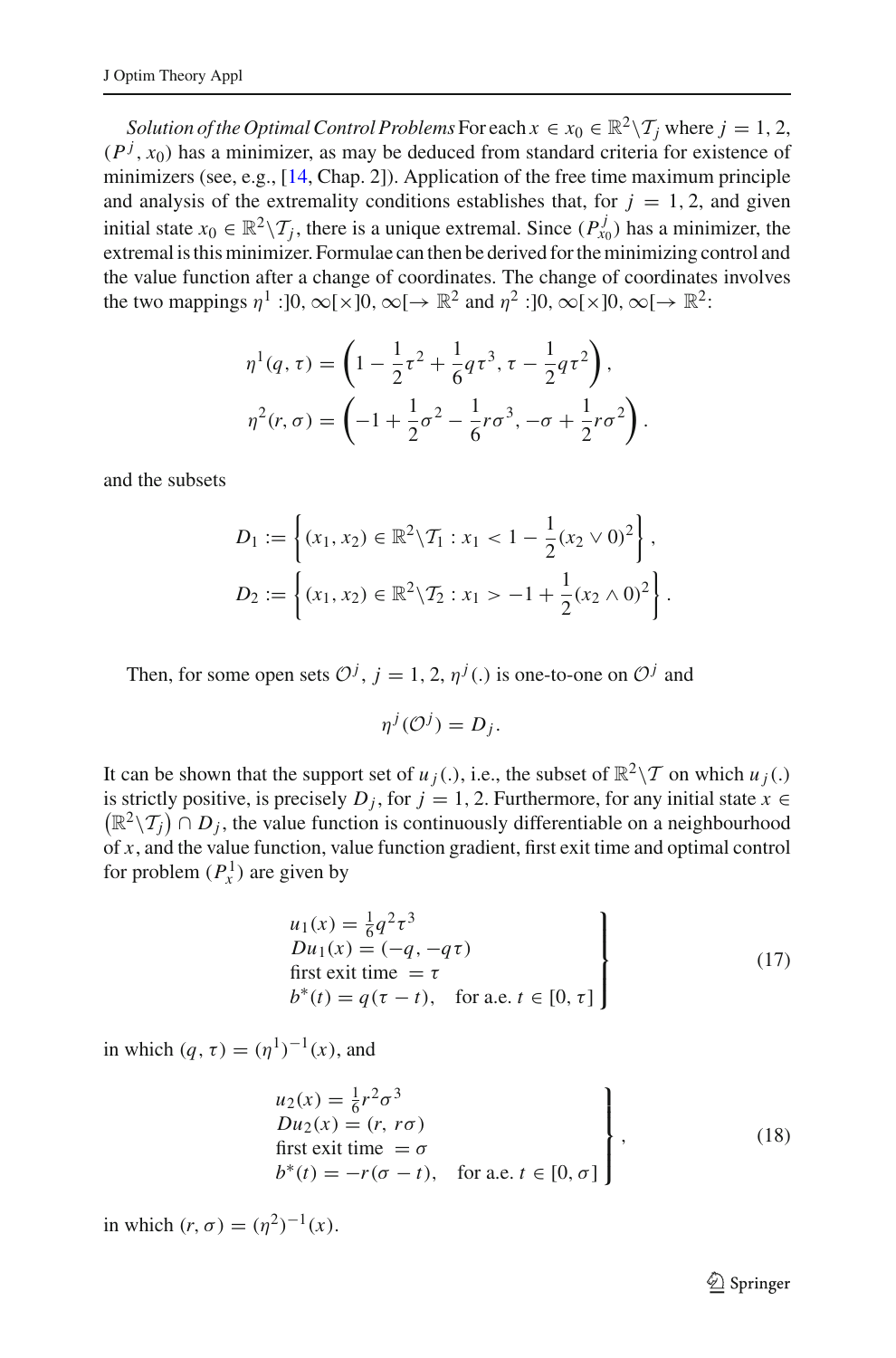It can also be shown that the set of points on which  $u_1(.)$  and  $u_2(.)$  coincide,

$$
\Sigma := \{ (x_1, x_2) \in \mathbb{R}^2 \backslash \mathcal{T} : u_1(x) = u_2(x) \},\
$$

is a subset of the open set  $D_1 \cap D_2$ . Furthermore, for an arbitrary point  $x \in \Sigma$ ,  $u_1(.)$ and  $u_2$ .) are continuously differentiable on a neighbourhood of *x*.

We now address the question of whether the value function of  $(P_{x_0})$  can be calculated as the lower envelope of the value functions  $u_1(.)$  and  $u_2(.)$  for the two control problems. It hinges on the question of whether the lower envelope is a viscosity equation of the Hamilton–Jacobi equation. This is because, as can be shown, the value function is the unique viscosity solution that is continuous on the  $\mathbb{R}^2 \setminus \mathcal{T}$  and has a continuous extension to the 'exit boundary'  $(\{+1\} \times [0, +\infty[) \cup (\{-1\} \times [-\infty, 0[)$ on which it vanishes. Since the lower envelope, also, has a continuous extension to the exit boundary, on which it vanishes, the lower envelope must be the upper value for the game, if the lower envelope is a viscosity solution.

<span id="page-23-0"></span>In this example, the left side of the HJI,  $F(x, u(x), Du(x)) = 0$  takes the form:

$$
F(x, u, p) = p_1 x_2 - |p_2| + \frac{1}{2}|p_2|^2 - 1.
$$
 (19)

The Isaac's condition [\(1\)](#page-4-0) is satisfied. Note that  $F(x, u, \cdot)$  fails to be convex because of the presence of the −|*p*2| term in this formula. However, the theory of Section 2 yields:

**Proposition 6.1** Let  $u_j(.)$  be the value functions of the optimal control problems  $(P_{x_0}^j)$ *associated with the target sets*  $\mathcal{T}_i$ ,  $j = 1, 2$ *. Then the function* 

$$
\bar{u}(x) := \min\{u_1(x), u_2(x)\}\
$$

*is a viscosity solution of the Hamilton–Jacobi equation on*  $\mathbb{R}^2 \setminus \mathcal{T}$ , where  $F(.,.,.)$  *is the function* [\(19\)](#page-23-0)*.*  $\bar{u}$ (*.) therefore coincides with the upper value*  $u$ (*.) on*  $\mathbb{R}^2 \setminus \mathcal{T}$ *.* 

*Proof* Since  $F(., ., .)$  is continuous, it will follow from Proposition [4.1](#page-5-2) that  $\bar{u}(.)$  is a viscosity solution on  $\mathbb{R}^2 \setminus \mathcal{T}$  if we can demonstrate that hypothesis (C) of the proposition is satisfied. We now show this. Take any  $(x_1, x_2) \in \Sigma$ , the set on which  $u_1(.)$ and  $u_2(.)$  coincide with  $\bar{u}(.)$ . Both  $u_1(.)$  and  $u_i(.)$  are continuously differentiable on a neighbourhood of *x*. So we must check the condition

$$
F(x,\bar{u}(x),\alpha p_1+(1-\alpha)p_2)) \leq \alpha F(x,\bar{u}(x),p_1) + \alpha F(x,\bar{u}(x),p_2),
$$

for  $p_1 = Du_1(x)$  and  $p_2 = Du_2(x)$ .

<span id="page-23-1"></span>We know from [\(17\)](#page-22-0) and [\(18\)](#page-22-1) that there exist a couple  $\tau, q \in ]0, +\infty[$ , and  $\sigma, r \in$  $]0, +\infty[$  such that  $(\tau, q) \in \eta^1(x)$  and  $(\sigma, r) \in \eta^2(x)$ , and

$$
\tau q = (\sigma/\tau)^{\frac{1}{2}} \sigma r \tag{20}
$$

$$
(1 - \frac{1}{2}\tau q) = -(\sigma/\tau)(1 - \frac{1}{2}r\sigma)
$$
\n(21)

$$
Du_1(x) = \tau q \text{ and } Du_2(x) = \sigma r. \tag{22}
$$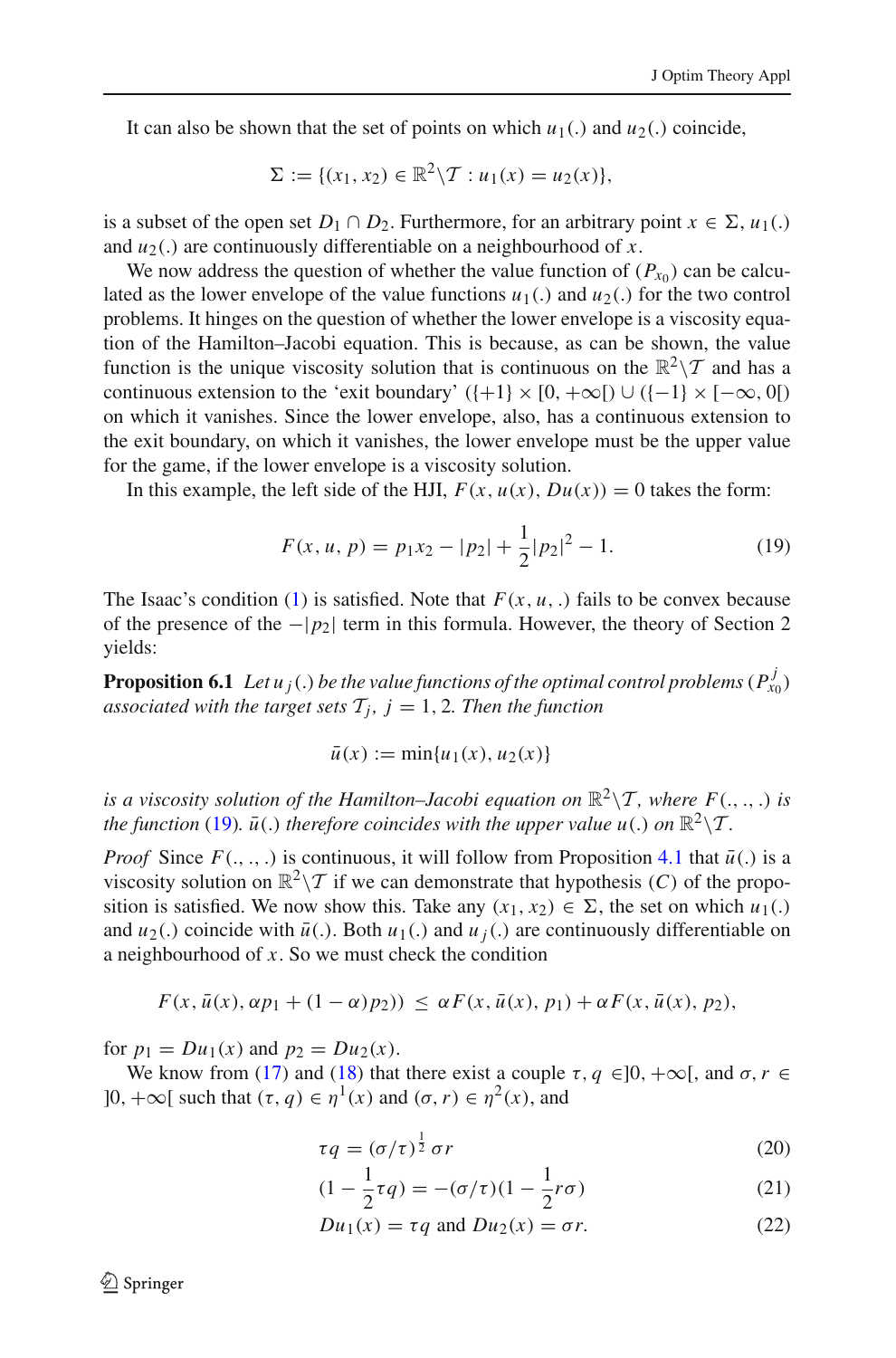Condition (*C*) requires that

$$
\min\{\xi(\alpha): \alpha \in [0,1]\} \geq 0,
$$

where

$$
\xi(\alpha) := \alpha F(x, \bar{u}, Du_1(x)) + (1 - \alpha) F(x, \bar{u}, Du_2(x))
$$

$$
-F(x, \bar{u}, \alpha Du_1(x)) + (1 - \alpha) u_2(x)).
$$

However, by [\(22\)](#page-23-1), we have, for any  $\alpha \in [0, 1]$ ,

$$
\xi(\alpha) = \alpha \left( -\tau q + \frac{1}{2} (\tau q)^2 \right) + (1 - \alpha)(-\sigma r + \frac{1}{2} (\sigma r)^2)
$$

$$
+ \left( -|\alpha \tau q - (1 - \alpha) \sigma r| + \frac{1}{2} |\alpha \tau q - (1 - \alpha) \sigma r|^2 \right).
$$

Now define

$$
\bar{\alpha} := \frac{\sigma r}{\tau q + \sigma r} \ (\in [0, 1]).
$$

We observe that the restrictions of  $\xi(.)$  to the intervals  $[0, \bar{\alpha}]$  and  $[\bar{\alpha}, 1]$  are both concave functions. It follows that the minimum of  $\xi(.)$  must be achieved at  $\alpha = 0, 1$  or  $\overline{\alpha}$ . If the minimum is achieved at 0 or at 1, then consequently  $\min{\{\xi(\alpha) : \alpha \in [0, 1]\}} = 0$ , which implies [\(6\)](#page-23-1). It remains to consider the case when the minimum is achieved at  $\alpha = \bar{\alpha}$ . Since  $\alpha \tau q - (1 - \alpha) \sigma r = 0$  when  $\alpha = \bar{\alpha}$ , we have

min{ $\xi(\alpha)$ :  $\alpha \in [0, 1]$ } =  $\xi(\overline{\alpha})$  $=\frac{\sigma r}{\tau q + \sigma r}$  $\left(-\tau q+\frac{1}{2}\right)$  $\frac{1}{2}(\tau q)^2\right)$  $^{+}$ τ*q* τ*q* + σ*r*  $\left(-\sigma r+\frac{1}{2}\right)$  $\frac{1}{2}(\sigma r)^2$ <sup>=</sup> (τ*q*)(σ*r*) τ*q* + τ*q*)(σ*r*  $\Big(\frac{1}{2}\Big)$  $rac{1}{2}$ *t q* − 1) +  $rac{1}{2}$  $rac{1}{2} \sigma r$  $=\frac{(\tau q)(\sigma r)}{\tau q + \tau q)(\sigma r}(\frac{1}{2})$  $\frac{1}{2}\tau q-1(1-\frac{\tau}{\sigma}).$ 

(We have used [\(21\)](#page-23-1) to derive the last line.)

However, by [\(21\)](#page-23-1), either  $\frac{1}{2}\tau q \geq 1$  and  $\frac{1}{2}\sigma r \leq 1$  or vice versa. If the first alternative is true, then by [\(20\)](#page-23-1), ( $\tau/\sigma$ )  $\leq 1$ , both terms present in the product ( $\frac{1}{2}\tau q-1$ )( $1-\frac{\tau}{\sigma}$ ) are positive, and [\(6\)](#page-23-1) follows from the preceding relation. If, on the other hand, the second alternative is true, then ( $\sigma/\tau$ )  $\leq 1$  and both terms in the product ( $\frac{1}{2}\tau q - 1$ )( $1 - \frac{\tau}{\sigma}$ ) are negative. We see that [\(6\)](#page-23-1) follows, once again, from the previous relation. Condition (*C*) is confirmed.

Figure [2](#page-25-0) shows the set  $\Sigma$  on which  $u_1(.)$  and  $u_2(.)$  coincide, and some trajectories achieving the upper value of the game.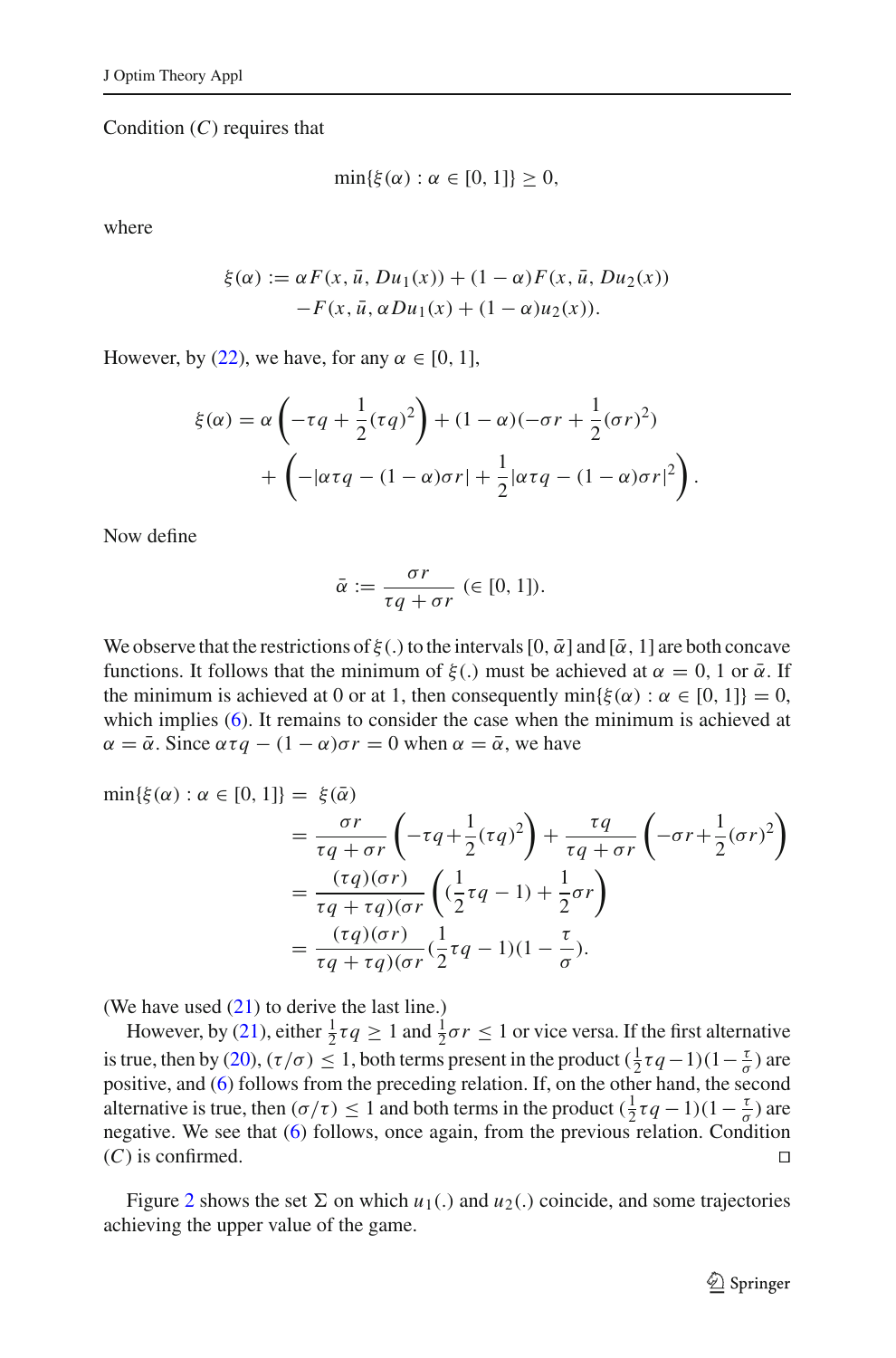

<span id="page-25-0"></span>**Fig. 2** Optimal trajectories of the flow control problem and the set  $\Sigma$ , where  $u_1(.)$  and  $u_2(.)$  coincide

*Remark 6.1* It was shown in [\[24](#page-27-4)], by means of a direct analysis making heavy use of the specific structure of the flow control problem, that the upper value of the flow control problem can be calculated as the lower envelope of the value functions for the control problems  $(P_{x_0}^1)$  and  $(P_{x_0}^1)$ . This analysis involved checking monotonicity properties, 'non-intersecting extremal' properties and special arguments to exclude pathological behaviour on the set  $\Sigma$ , and was very complicated. Here, we achieve the same results, but by means of a much simpler analysis, which involves merely checking the validity of the restricted convexity condition (*C*) in Proposition [4.1.](#page-5-2)

# **7 Perspectives**

The distinguishing feature of many modern-day application areas of differential games, such as collision avoidance, air traffic control and nonlinear robust control, is the high dimension of the state variable. For applications of this nature, techniques are required to reduce the complexity of such games and therefore rendering their solutions computable. The techniques presented in this paper, applicable in situations where we can exploit special structure of the target set, add to the library of available methods. It should be seen as part of a broader program of research into complexity reduction for differential games. This paper leaves open a number of questions. The theoretical core of this paper are sets of criteria in zero-sum games, which permit the construction of the value function as the lower envelope of value functions for simpler differential games. These criteria can no doubt be replaced by less restrictive ones. In particular, we might hope to relax the Lipschitz continuity conditions on the constituent value functions, under which this representation is achievable. A full characterization of the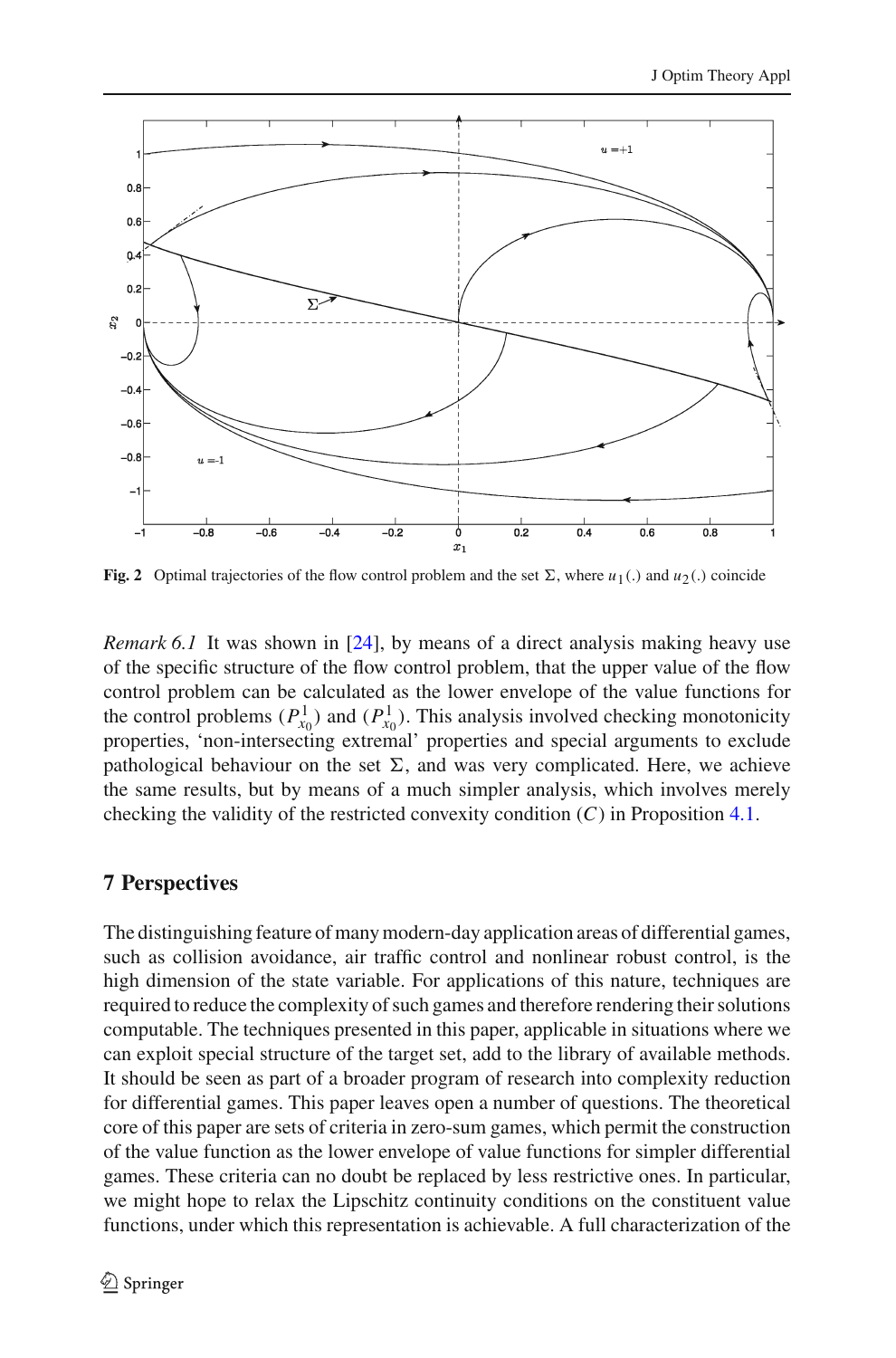classes of differential games permitting 'decomposition by target subsets' is so far lacking. Finally, it would be desirable for other possible areas of application to be explored, for example in mathematical economics and operations research.

# **8 Conclusions**

In pursuit evasion games and in other zero-sum differential games which terminate when the state reaches a target set, the target can often be described as a union of subtargets, each of which describes just one of possible mode of termination. In this paper, we have exploited this structure to decompose such a game into a family of simpler games, each member of which involves a target subset, in place of the original target set. Decomposition via target subsets is not a universal approach to reducing the complexity of zero-sum differential games. However, the examples presented in this paper, in pursuit/evasion games and flow control in the presence of disturbances, illustrate the effectiveness of this approach in some significant cases. The length of the paper arises from a desire to demonstrate the usefulness of the proposed technique for a range of applications.

**Acknowledgments** This research was supported by the European Union under the 7th Framework Programme FP7-PEOPLE-2010-ITN SADCO, 'Sensitivity Analysis for Deterministic Controller Design'.

# **References**

- 1. Isaacs, R.: Differential Games. Wiley, New York (1965)
- <span id="page-26-1"></span><span id="page-26-0"></span>2. Cacace, S., Cristiani, E., Falcone, M., Picarelli, A.: A patchy dynamic programming scheme for a class of Hamilton–Jacobi–Bellman equations. SIAM J. Sci. Comput. **34**(5), A2625–A2649 (2012)
- <span id="page-26-2"></span>3. Festa A.: Reconstruction of Independent Sub-domains for a Class of Hamilton Jacobi Equations and its Application to Parallel Calculus. ESAIM M2AN (2015). doi[:10.1051/m2an/201507](http://dx.doi.org/10.1051/m2an/201507)
- <span id="page-26-3"></span>4. Subbotin, A.I.: Generalized Solutions of First-Order PDEs. Birkhäuser, Boston (1995)
- <span id="page-26-4"></span>5. Festa A., Vinter R.B.: A decomposition technique for pursuit evasion games with many pursuers. In: Proceedings of the 52nd IEEE Control and Decision Conference (CDC), pp. 5797–5802 (2012)
- <span id="page-26-5"></span>6. Falcone, M.: Numerical methods for differential games via PDEs. Int. Game Theor. Rev. **8**(2), 231–272 (2006)
- <span id="page-26-7"></span><span id="page-26-6"></span>7. Elliott, R.J., Kalton, N.J.: Values in differential games. Bull. Am. Math. Soc. **78**(3), 427–431 (1972)
- 8. Bardi, M., Capuzzo-Dolcetta, I.: Optimal Control and Viscosity Solutions of Hamilton–Jacobi– Bellman Equations. Birkhäuser, Boston (1997)
- 9. Barles, G.: Solutions de viscositè des equations d'Hamilton–Jacobi. Springer, Berlin (1998)
- 10. Krasovskii, N.N., Subbotin, A.I.: Game-Theoretical Control Problems. Springer, New York (1988)
- <span id="page-26-9"></span><span id="page-26-8"></span>11. Bardi, M., Raghavan, T.E.S., Parthasarathy, T.: Stochastic and Differential Games: Theory and Numerical Methods. Birkhäuser, Boston (1999)
- <span id="page-26-10"></span>12. Cannarsa, P., Sinestrari, C.: Semiconcave Functions, Hamilton–Jacobi Equations, and Optimal Control. Birkhäuser, Boston (2004)
- <span id="page-26-11"></span>13. Ledyaev, Y.S., Treiman, J.S.: Sub-and supergradients of envelopes, semicontinuous closures, and limits of sequences of functions. Russ. Math. Surv. **67**(2), 345–373 (2012)
- 14. Vinter, R.: Optimal Control. Birkhäuser, Boston (2000)
- <span id="page-26-13"></span><span id="page-26-12"></span>15. Friedman, A.: Differential Games. Wiley, New York (1971)
- <span id="page-26-14"></span>16. Chodun, W.: Differential games of evasion with many pursuers. J. Math. Anal. Appl. **142**(2), 370–389 (1989)
- <span id="page-26-15"></span>17. Ivanov, R.P., Ledyaev, Y.S.: Time optimality for the pursuit of several objects with simple motion in a differential game. Trudy Mat. Inst. Steklova **158**, 87–97 (1981)